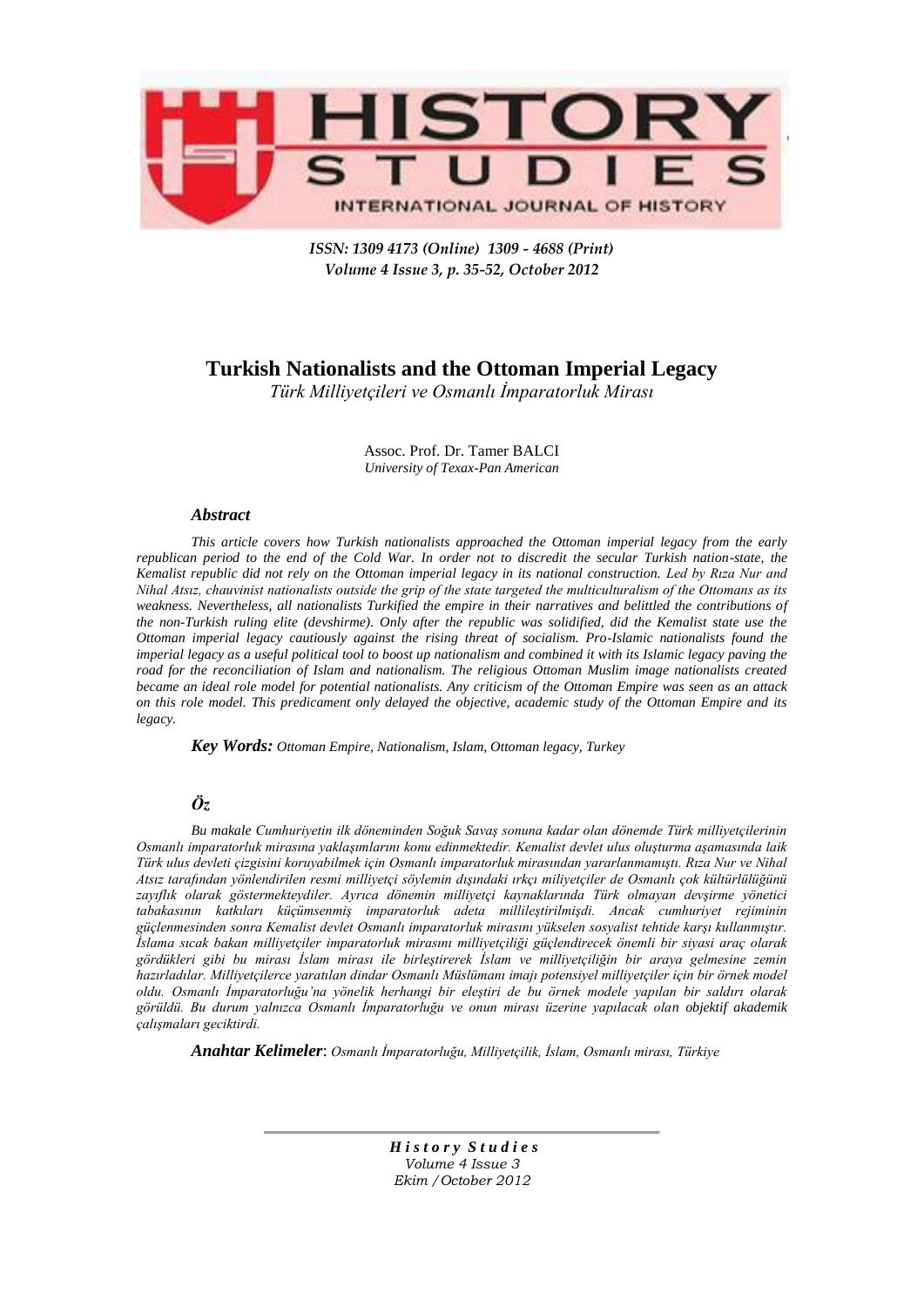#### **Introduction**

 $\overline{a}$ 

As the late historian Eric Hobsbawm quoted from Ernest Renan, "[g]etting its history wrong is part of being a nation."<sup>1</sup> The modern history of nationalism has proven that history is a useful tool to craft national identities and invent nations. Mushrooming in the last two centuries, modern nation-states did their best to distort historical facts and appealed to imperial legacies to create the social cohesion that the concept of the nation-state prophesized. From the Greek desire to revive the Byzantine Empire and the Italian aspiration to recreate the Roman Empire, to the rise of Third Reich, modern nation states viewed imperial legacies as cultural ammunition to boost up nationalism.

While post-Ottoman Turkey followed the footsteps of its Western forerunners in its quest to create a Turkish nation-state, unlike many modern nation-states that embraced imperial legacies to promote nationalism, the young Turkish republic, which was founded on the remains of the 623-year-old Ottoman Empire, was not comfortable to use the Ottoman imperial legacy for several reasons: primarily, unlike the Byzantine or the German empires, which were brought down by the external forces, the founders of the Turkish republic officially declared the end of the Ottoman Empire; secondly, picking the Ottoman imperial legacy to promote Turkish nationalism would have highlighted the Islamic character of the empire and hindered the foundation of a secular system. Therefore, in order to create a secular nation-state, Mustafa Kemal Atatürk (1881-1938) made sure the history textbooks of the republic prioritized the pre-Islamic history of Turks rather than the history of the Ottoman Empire. Turkish history textbooks of the modern Turkish republic were primarily written to serve Turkish nationalism and secondarily to teach the pupils the facts of the past. Historical facts often became the victims of nationalist indoctrination.

Previous academic works have largely covered the state's meddling with academic knowledge and history textbook preparation in the Kemalist period  $(1923-1938)$ .<sup>2</sup> This article focuses on the intellectual dimension of national identity formation outside direct control of the Turkish nation-state and covers the views of Turkish nationalist groups on the Ottoman Empire and the Ottoman imperial legacy. Unlike the official history textbooks that ignored Ottoman history, Turkish nationalists of different convictions used the Ottoman legacy for their nationalist causes. While initially the ethnic nationalists of modern Turkey forefronted the Turkishness of the Ottoman dynasty and ignored or belittled the contributions of the non-Turkish Ottoman ruling elite, for pro-Islamic nationalists the Islamic character of the Ottoman Empire was the key component for its greatness. In the Cold War political and intellectual struggle between the Turkish political left and the right, Turkish nationalists collectively embraced the Ottoman imperial legacy as the biggest Turkish achievement and the symbol of right-wing political groups: this approach turned Ottomans into Turks and the Ottoman Empire into a Turkish Empire and allowed the Turkish nation-state to use the Ottoman imperial legacy to boost up nationalism. This nationalist trend viewed any criticism of the Ottoman Empire as

<sup>&</sup>lt;sup>1</sup> Eric J. Hobsbawm, *Nations and Nationalism since 1780: Programme, Myth, Reality* (Cambridge: Cambridge University Press), 12.

<sup>2</sup> BüĢra Behar Ersanlı, *İktidar ve Tarih: Türkiye'de "Resmi Tarih" Tezinin Oluşumu (1929-1937)* (Istanbul: Afa Yayıncılık, 1992); Etienne Copeaux, *Tarih Ders Kitaplarında Türk Tarih Tezinden Türk-İslam Sentezine 1931-1993*. Translated from French by Ali Berktay (Istanbul: Tarih Vakfı Yurt Yayınları, 2000).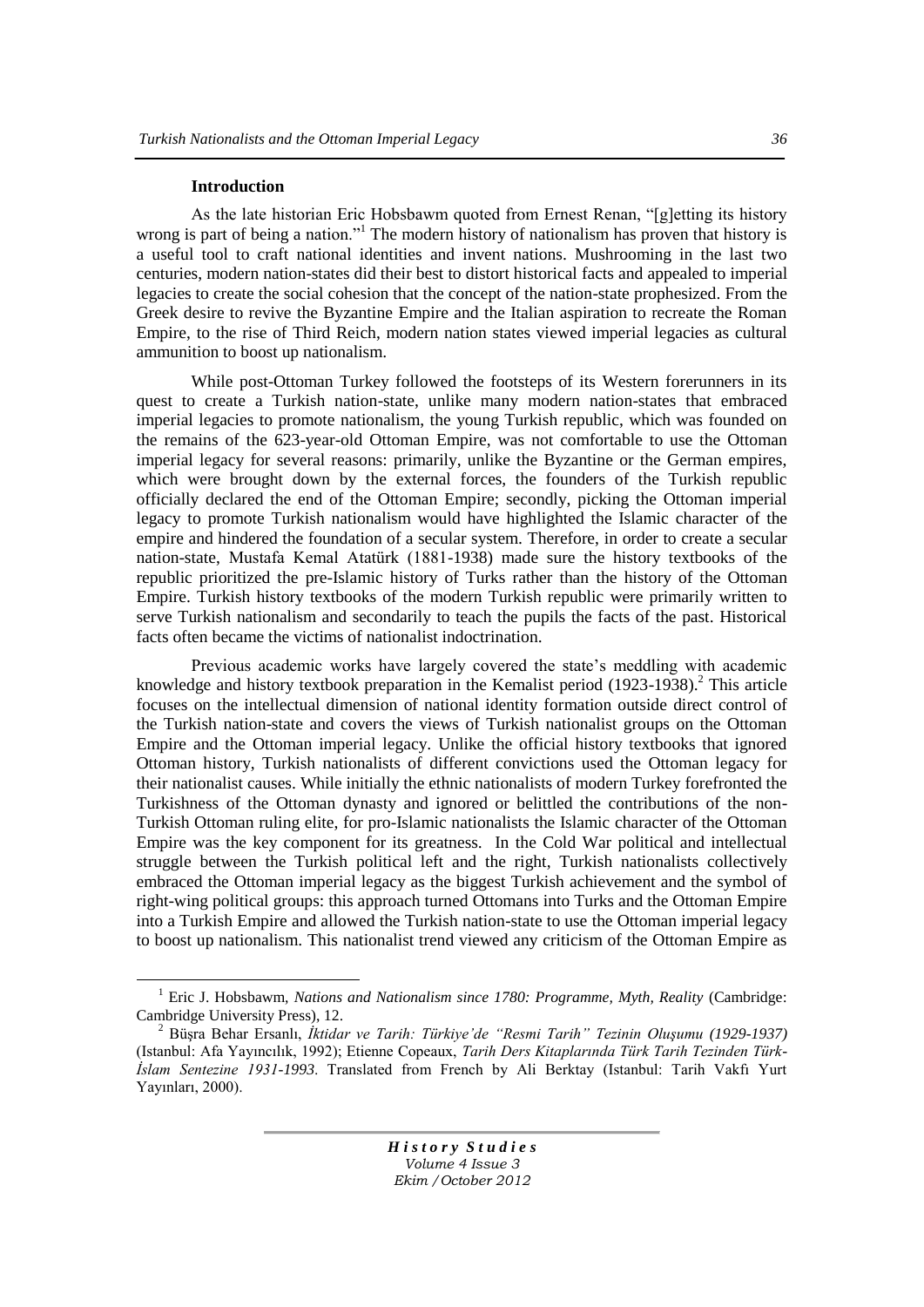an attack on the collective nationalist heritage and Islam. Consequently, the distorted and ideologically biased nationalist history narratives that used the imperial legacy of the Ottoman Empire for their benefit delayed the objective academic understanding of the Ottoman history.

# **The Ottomans and Nationalism in the Early Republican Period (1923-1950)**

Atatürk"s path to create a secular Turkish nation-state had several obstacles. In the 1920s the majority of people in Turkey had a religious identity rather than a national identity. The two ideological tools of the Kemalist revolution, the Turkish Historical Society (TTK)<sup>3</sup> and the Turkish Linguistic Society, were tasked with crafting a secular Turkish national identity with academically-backed knowledge. The TTK not only drafted new history textbooks $4$  with a heavy emphasize on the pre-Islamic period of Turkish history but also crafted the controversial Turkish History Thesis (THT). The first draft of *Outline of Turkish History*, which covered large segments of world history from ancient China to the Roman Empire in 467 pages, covered Ottoman history in mere 25 pages.<sup>5</sup> The book attributed the success of the Ottoman Empire to the Turkish origin of the Ottoman dynasty, but the responsibility for its failure in its last stage was placed on the diversity of Ottoman culture.<sup>6</sup> It also argued that Turks made Islam great not the other way around. The book claimed that "The majority of states that stretched the borders west, east and south of the Islamic world and established a special civilization in Anatolia, India, and Africa were established by Turkish leaders."<sup>7</sup> The same argument was visible at the First Turkish History Congress in 1932.<sup>8</sup> During the congress, the minister of education Resit Galib introduced the THT. The THT not only claimed that the Turkish presence in Anatolia predated the Greeks, but also asserted that the Turks were descendants of the early civilizations of Hittites and Sumerians.<sup>9</sup> The idea that the Central Asian Turks were the main force behind the creation of major world civilizations was the backbone of the THT. The Ottoman imperial legacy was deemed too Islamic to be used to create a secular nation-state and so that was left aside. Instead, a new history had to be made up. Years after the end of the Ottoman Empire, Turkish statesmen were still attacking it. In 1934 Prime Minister İsmet İnönü declared that the ongoing Turkish revolution was started as a two-front war against foreign invasion and the Ottoman system.<sup>10</sup> Furthermore, the republican bureaucracy sold a portion of the Ottoman archives to Bulgaria as junk paper

 $\overline{a}$ 

<sup>3</sup> Türk Tarih Kurumu.

<sup>4</sup> Reprint of the 1930 original text is available with an introduction by Doğu Perinçek, Ed. *Türk Tarihinin Ana Hatları: Kemalist Yönetimin Resmi Tarih Tezi* (Istanbul: Kaynak Yayınları, 1999).

<sup>5</sup> Perinçek, 441-466.

<sup>6</sup> Ersanlı, 106; Perinçek, 464-466.

<sup>7</sup> Perinçek, 428.

<sup>8</sup> ġemsettin Günaltay, "Ġslam Medeniyetinde Türklerin Mevkii," in *Birinci Türk Tarih Kongresi: Konferanslar Müzakere Zabıtları,* (Ankara: T.C. Maarif Vekaleti, 1932), 289-307.

Reşit Galib, "Türk Irk ve Medeniyet Tarihine Umumi bir Bakıs," in *Birinci Türk Tarih Kongresi: Konferanslar Müzakere Zabıtları,* (Ankara: T.C. Maarif Vekaleti, 1932), 99-193.

<sup>&</sup>lt;sup>10</sup> İsmet İnönü, "İnkılap Kürsüsünde İsmet Paşa'nın Dersi," in *Atatürk Devri Fikir Hayatı I*, Ed. Mehmet Kaplan, İnci Enginün, Zeynep Kerman, Necat Birinci, Abdullah Uçman (Ankara: Kültür Bakanlığı, 1992) 264-274.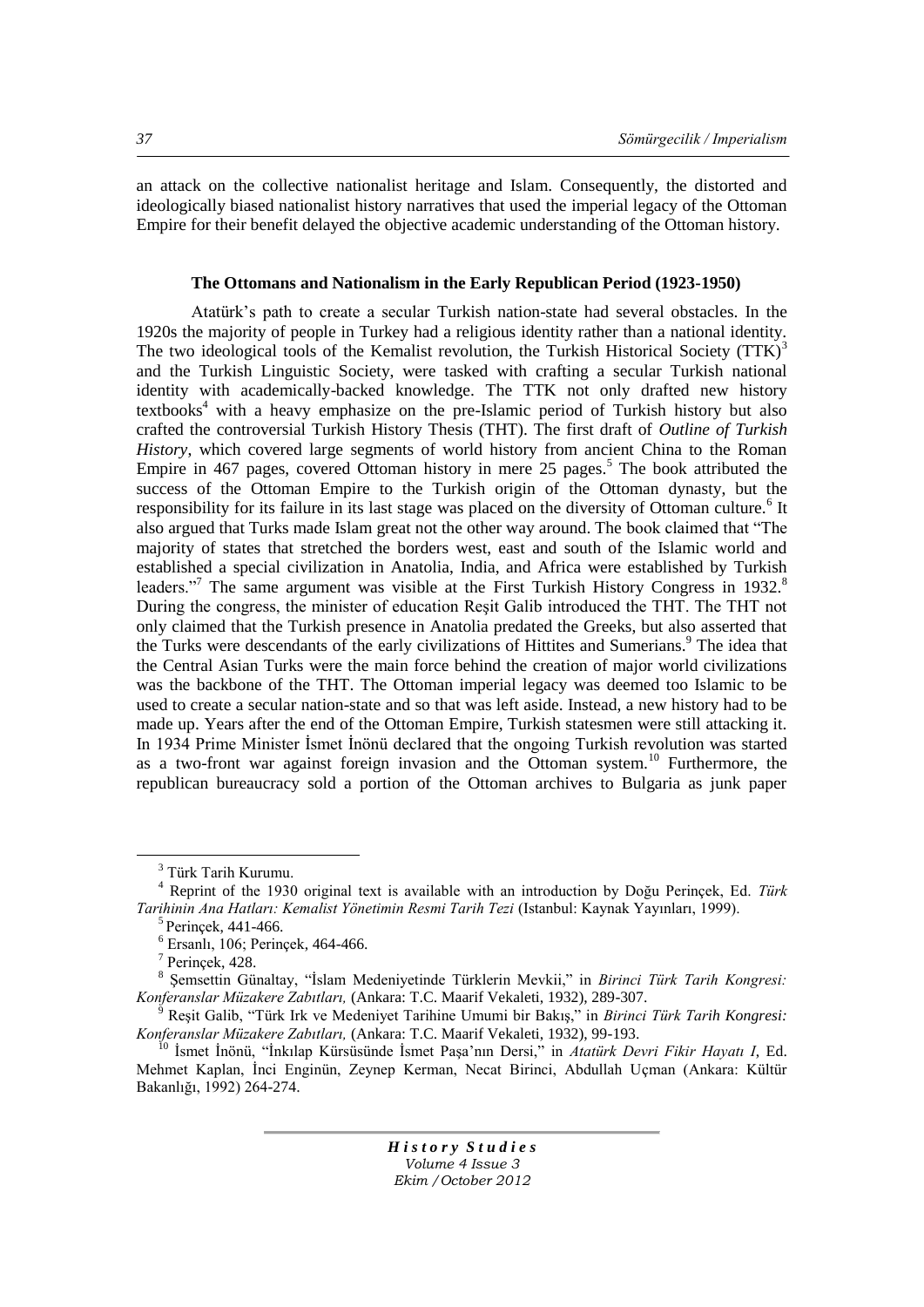without even consulting historians.<sup>11</sup> Shortly, a large segment of early republican leaders not only avoided the Ottoman imperial legacy but also disdained the Ottomans. Instead of the Ottoman legacy, the young republic preferred to appeal to the legacy of the pre-Ottoman Turkish states. Even the Mongolian Genghis Khan (1162-1227) was presented as a Turkish leader to boost up nationalism.<sup>1</sup>

In order to forefront the THT at the First Turkish History Congress, organizers disregarded Ottoman history: there was not even a single presentation about the Ottoman Empire. In the Second Turkish History Congress in 1937, four presentations covered different aspects of Ottoman history.<sup>13</sup> The presentations on the Ottoman Empire reflected the Ottomans and their achievements as Turkish achievements $14$  and thus they could be seen as reference to the Ottoman legacy but they were far from prominent at the congress. As expected the presentations that aimed to solidify the Turkish History Thesis dominated the congress. In the Second Turkish History Congress the most visible change was the inclusion of religion in a different format: the nationalization of Islam. In his presentation "Prophet and Turks", Ismail Hakkı İzmirli not only claimed that Prophet Muhammad was most likely a Turk but also argued that Prophet Muhammad wrote a Turkish letter.<sup>15</sup> In another presentation İzmirli further claimed that the Evs and Hazrec tribes of Medina were of Turkish origin.<sup>16</sup> These arguments, presented at the most reputable history congress of Turkey in 1937, may appear insignificant but the arguments raised by Izmirli in his two presentations have long been used by Turkish nationalists. As if it was not enough to turn the Ottomans into Turks, anachronistic historians were determined to turn Prophet Muhammad into a Turk. Izmirli's effort was a part of the state-sponsored social engineering project to Turkify Islam. Indeed, the Kemalist state and its ideologues developed several projects in that endeavor to nationalize Islam.<sup>17</sup> Had the secular Turkish nation state managed to harness the cultural power of Islam it could have used it to advance nationalism as the ideological father of Atatürk, Ziya Gökalp recommended.

While Ottoman history was briefly touched in the Second History Congress, the Seljuk Empire (1037-1194) received more significant coverage. Semseddin Günaltay, who later served as president of the Turkish Historical Society (TTK), did his best to counter Ernest Renan's claim that the Seljuk Empire caused the decline of Islamic civilization.<sup>18</sup> In his presentation titled "Is the Seljuk invasion the cause of the decline of the Islamic world?"

 $\overline{a}$ 

<sup>11</sup>For detailed information on the sold archives see, Mehmet Torunlar and Erol Çelik, *Bulgaristan'a Satılan Evrak ve Cumhuriyet Dönemi Arşiv Çalışmaları*, Ed. (Ankara: BaĢbakanlık Devlet ArĢivleri Genel Müdürlüğü, 1993).

 $12$  Copeaux, 26.

<sup>&</sup>lt;sup>13</sup> İkinci Türk Tarih Kongresi: Kongrenin Çalışmaları, Kongreye Sunulan Tebliğler, İstanbul 20-25 Eylül 1937 (Istanbul: Kenan Matbaası, 1943).

<sup>&</sup>lt;sup>14</sup> For example see, Osman Şevki Uludağ "Tıb İlmi ve Osmanlı Türkleri," in *İkinci Türk Tarih Kongresi*, 705-734.

<sup>15</sup> Ġsmail Hakkı Ġzmirli, "Peygamber ve Türkler," in *İkinci Türk Tarih Kongresi*, 1013-1044.

<sup>&</sup>lt;sup>16</sup> Also see, İsmail Hakkı İzmirli, "Şark Kaynaklarına Göre Müslümanlıktan Evvel Türk Kültürünün Arap Yarımadasındaki Ġzleri," in *İkinci Türk Tarih Kongresi*, 280-289.

<sup>17</sup> An earlier work in this journal covered these proposals in detail. Tamer Balcı, ["From](http://www.historystudies.net/DergiTamDetay.aspx?ID=10&Detay=Ozet)  [Nationalization of Islam to Privatization of Nationalism: Islam and Turkish National Identity,"](http://www.historystudies.net/DergiTamDetay.aspx?ID=10&Detay=Ozet) *History Studies* [1:1 \(2009\) 82-107.](http://www.historystudies.net/DergiTamDetay.aspx?ID=10&Detay=Ozet)

<sup>&</sup>lt;sup>18</sup> Semseddin Günaltay, "İslam Dünyasının İnhitatı Sebebi Selçuk İstilası mıdır?" in *İkinci Türk Tarih Kongresi*, 350-366.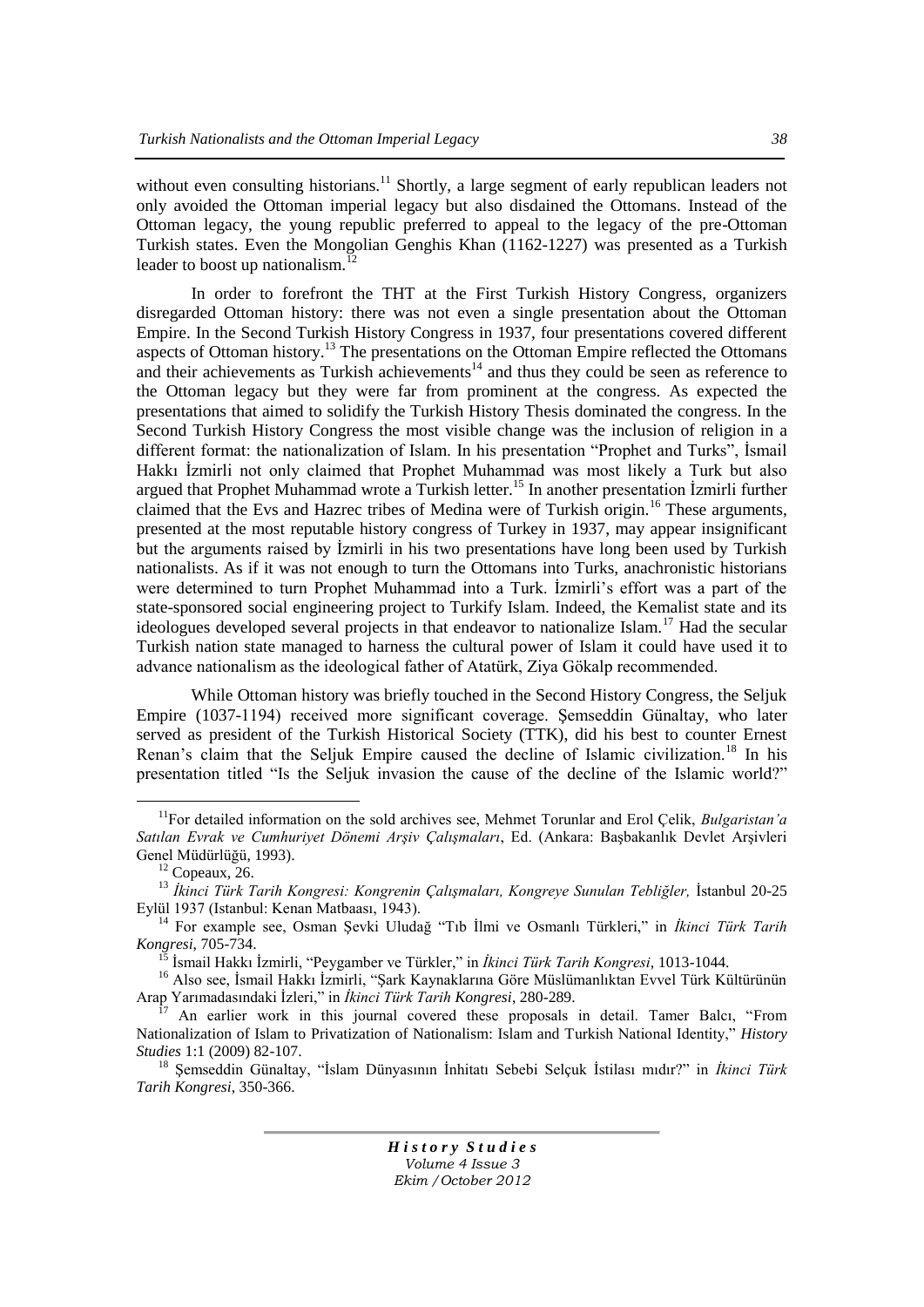Günaltay"s primary goal was to defend the Turks and prove that Turks did not cause the decline of Islamic civilization. In doing so his presentation listed the Turkish contributions to Islamic civilization and, intentionally or not, exhibited Islam and Turkishness as inseparable entities. Günaltay"s presentation was later reprinted several times by Turkish nationalists to evidence the inseparability of Islam and Turkishness. The Third Turkish History Congress, which met after the death of Atatürk, aimed to further strengthen the Turkish History Thesis but this time it included quite a large number of presentations on the history of the Seljuk Empire, the Ottoman Empire and other medieval Turkish states.<sup>19</sup>

Historian Zekidi Velidi Togan (1890-1970) challenged the arguments of the Turkish History Thesis during the First Turkish History Congress and consequentially was forced to leave his job at Istanbul University and he left Turkey. The THT was a political investment not a well-researched historical fact. Up until the death of Atatürk in 1938, historians could not publicly criticize the THT. Moreover, from 1923 to 1954, the semi-official nationalist *Türk Yurdu* journal published only one article that appealed to the imperial legacy of the Ottoman Empire.<sup>20</sup> The article on the  $400<sup>th</sup>$  anniversary of the historic Mohac Battle, which brought Hungary under Ottoman rule, does not have an author but an initial D.<sup>21</sup> *Türk Yurdu* as well as other nationalist periodicals presented Ottoman culture, art and architecture as Turkish culture, art and architecture. The multicultural products of the Ottomans were presented as the products of Turkishness.<sup>22</sup> The secular Turkish nation-state as well as official and unofficial nationalist groups systematically selected what aspects of the Ottoman Empire could be useful for the nationalism project and used them effectively. The nationalist history narrative turned not only the Anatolian peasants into Turks but also the multi-ethnic Ottoman Empire into a Turkish empire.

The Turkish History Thesis remained unchallenged in academic circles during the rule of Atatürk. The Kemalist THT relied on the pre-Ottoman and pre-Islamic history of Turks which was a relatively new research area at that time. That gave the early pioneers of this period a large space to interpret: if facts could not be found, they were crafted. After all, the THT was created by the bureaucracy for domestic consumption. Their target audience was the Anatolian peasant not academic minds. The Ottoman recipe for a long-lasting empire was its ability to cohere multi-ethnic, multi-religious and multi-lingual groups together with religious and cultural tolerance. The Kemalist Turkish republic was taking an illiberal path toward establishing a homogenous, secular nation-state. Presenting the multi-ethnic, multi-religious tolerance of the Ottomans and the Ottoman inclusiveness would not promote the nation-state. The second and the third history congresses showed that the elephant in the room could no longer be ignored. Still the state apparatus and its publication arms largely remained idle toward the Ottoman Empire.

*H i s t o r y S t u d i e s Volume 4 Issue 3 Ekim /October 2012*

<sup>19</sup> *III. Türk Tarih Kongresi: Kongreye Sunulan Tebliğler,* Ankara 15-20 Kasım 1943.

<sup>20</sup> Hüseyin Tuncer, *Türk Yurdu Bibliografyası, (1911-1992)* (Izmir: Akademi Kitabevi, 1993), 182- 184. It should be noted that *Türk Yurdu* was not published between 1931 and 1942.

<sup>21</sup> D., "Muhaç Meydan Muharebesi"nin 400"üncü Yıldönümü," *Türk Yurdu*, 4:23 (November 1926) 422-431.

<sup>&</sup>lt;sup>22</sup> For an example see, Mimar Hikmet, "Türk Mimarisinde Bursa-İznik Evleri," Türk Yurdu, 3:23 (February 1929) 34-37.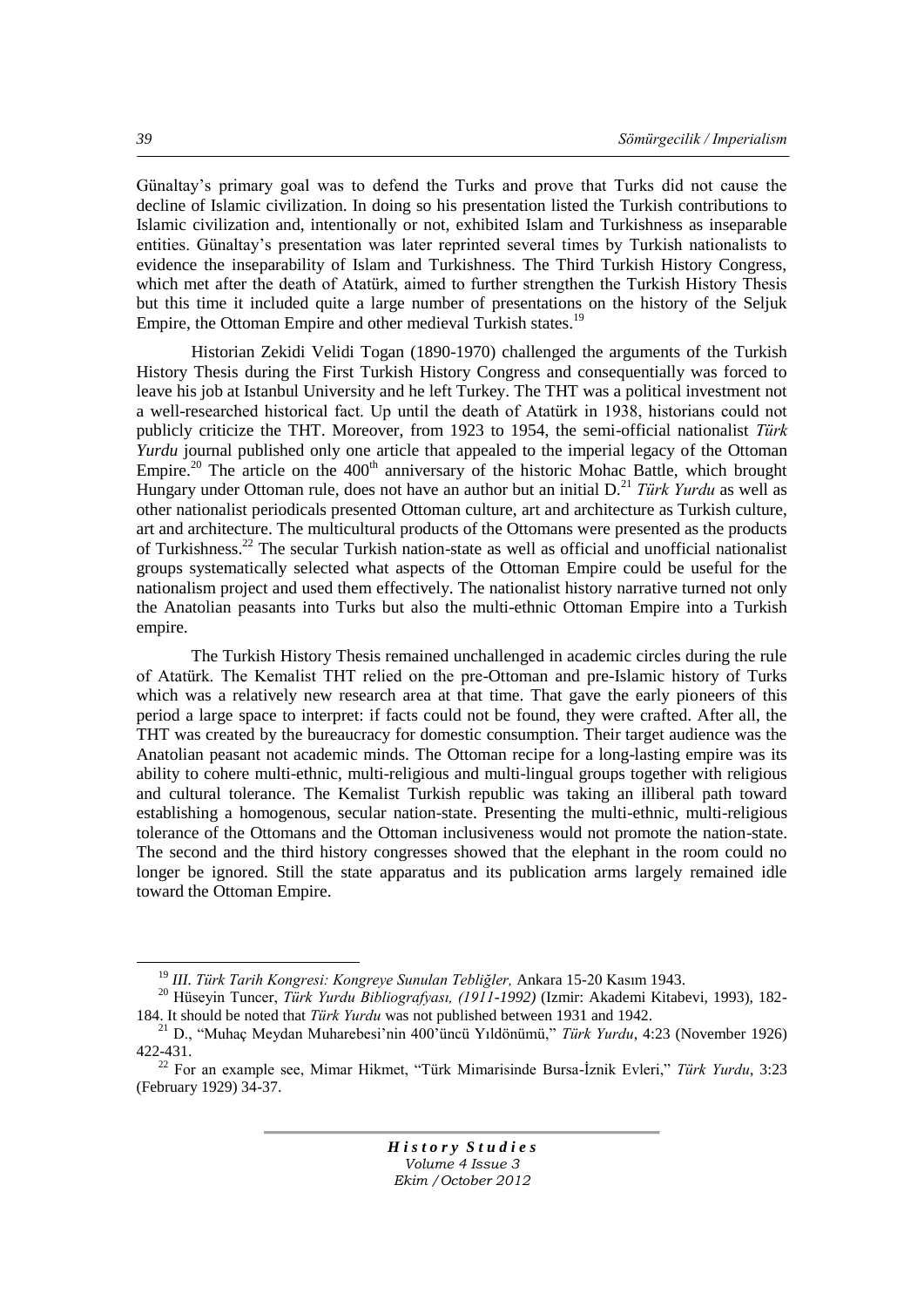# **Turkish Nationalists and the Ottoman Imperial Legacy**

In order not to attract Soviet enmity, Kemalist Turkey refrained from pan-Turkism and limited its nationalism to within its own borders. Racism became another source to feed nationalism especially in the 1930s but it was used selectively by the state.<sup>23</sup> Still, nationalist groups outside the state apparatus used racism unsparingly. As the state loosened its grip on the expression of nationalism, in post-Kemalist Turkey, nationalists of various views quickly mushroomed. The first nationalist groups outside the grip of the state were chauvinist nationalists, who were highly influenced by the racist rhetoric of the 1930s. Led by Rıza Nur (1879-1942) and Hüseyin Nihal Atsız (1905-1975), this group attached nationalism to blood: in their view anyone who did not carry Turkish blood was not Turkish.

Rıza Nur had long been an ardent supporter of scientific racism while historian Atsız later incorporated culture to his understanding of racism especially with the influence of his professors at Istanbul University: Zeki Velidi Togan and M. Fuad Köprülü. Rıza Nur left Turkey in 1926 after he was blamed for his involvement in a plot to assassinate Atatürk. Although Nur was a trained medical doctor, he left behind more works on history and politics including his 14-volume work on Turkish history, where he presented the Ottoman Empire as a Turkish empire and blamed the misfortunes of the empire on the non-Muslim *devsirme*<sup>24</sup> class. Ironically, the third Ottoman sultan Murad I (1462-1389) created the *devşirme* system in order to have a reliable army because his Muslim Turkoman warriors were after money and they regarded themselves as equivalent to the Ottoman rulers.<sup>25</sup> The next sultan Bayezid I (1389-1402) employed *devşirme* in the imperial bureaucracy as well. Throughout Ottoman history there were more viziers and grand viziers of *devsirme* origin than ethnic Turkish.<sup>26</sup> The longlasting empire owes much of its achievements to *devşirme* statesmen, who sometimes had to put down the Celali uprisings of Anatolian Turks. These facts were masterfully omitted in nationalist publications. Instead, often-repeated platitudes were engraved on the minds of young generations, such as "A Turk does not have a friend other than a Turk", while the reality was manifestly different.

The chauvinistic narrative twisted Ottoman history to serve its goals. The strengths of the empire, such as its tolerant multiculturalism, were presented as its weakness. After returning to Turkey, Rıza Nur launched his nationalist periodical *Tanrıdağ*, which served well to present the distorted Ottoman imperial legacy. In the first issue of *Tanrıdağ,* Nur declared that "[n]ationality is not a cultural issue. Nationality is a race, blood issue."<sup>27</sup> After lining up several examples from early Turkish history to the Ottoman Empire, Nur argued that non-Turkish elements in the state"s service were the main culprits in the failures of Turkish history.

 $\overline{a}$ 

<sup>23</sup> Tamer Balci, "The Rise and Fall of Nine Lights Ideology," *Politics, Religion & Ideology*, 12: 2 (June 2011): 145-160.

 $24$  The Ottoman devsirme or the child-levy system was a system to recruit soldiers from the Christian families.

<sup>25</sup> Stanford J. Shaw and Ezel Kural Shaw, *History of the Ottoman Empire and Modern Turkey, Vol 1*, (Cambridge: Cambridge University Press, 1977) 25-26.

<sup>&</sup>lt;sup>26</sup> İsmail Hâmi Danismend, *Osmanlı Devlet Erkânı* (Istanbul: Türkiye Yayınevi, 1971). An English list of Ottoman grand viziers and their ethnic origins, primarily based on Danismend's work is accessible at "List of Ottoman Grand Viziers," [http://en.wikipedia.org/wiki/List\\_of\\_Ottoman\\_Grand\\_Viziers,](http://en.wikipedia.org/wiki/List_of_Ottoman_Grand_Viziers) retrieved on October 16, 2012.

<sup>27</sup> Rıza Nur, "Türk Nasyonalismi," *Tanrıdağ*, 1:1 (May 1942) 4.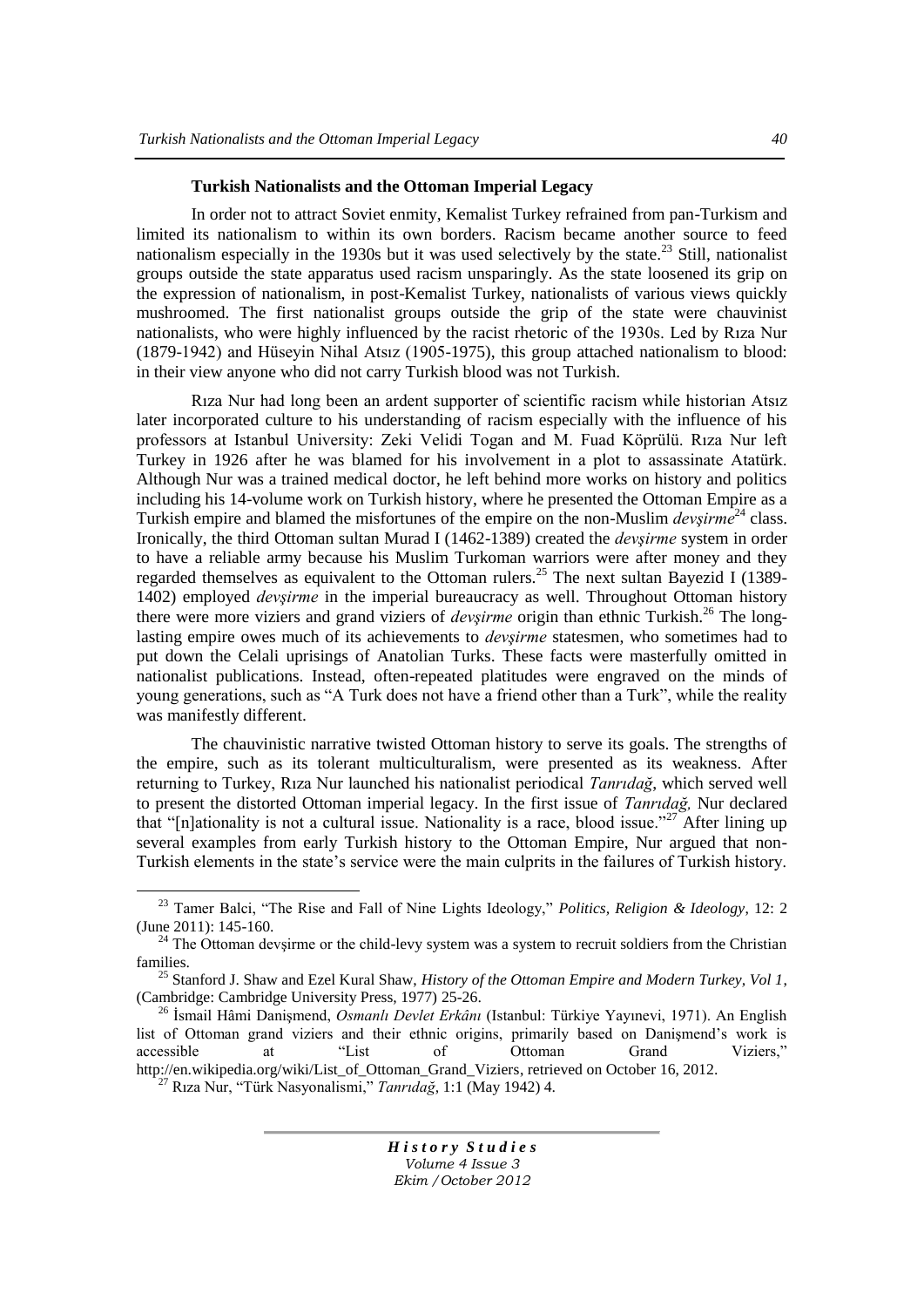For example, Nur pointed to foreign involvement in Seljuk domestic politics rather than the Mongolian invasions to explain the collapse of the Seljuk Empire (1037-1194). Similarly, according to Nur, foreign elements and multiculturalism brought the end to the Ottoman Empire. Nur's solution was nationalism.<sup>28</sup> Again he omitted the betrayals of Turks in key positions, such as Grand Vizier Çandarlı Halil Pasha, who had an ulterior motive to replace the Ottoman dynasty with the Çandarlı dynasty and thus was executed by sultan Mehmet II (1451- 1481). Furthermore, Nur"s argument implicitly suggests that had the Ottomans been controlled solely by Turks the empire would have remained strong.

Another chauvinist Mustafa Hakkı Akansel declared religious bigotry as the main culprit in Turkish decline.<sup>29</sup> Akansel defended the Ottoman practice of royal fratricide and advanced that the Ottoman sultans" practice of having their brothers killed was a necessity for the sake of empire: the end justified the means. Also, Akansel blamed Ottoman decline on the non-Turkish wives of sultans.<sup>30</sup> According to Akansel, "[u]ninterrupted marriages with other races changed the quality of blood. While it carries the same name, the nation does not preserve the race of the state's founder."<sup>31</sup> What Akansel could not explain was the fact that the Ottoman sultans started intermarriages with non-Turkish women early on, starting from the second sultan Orhan. Indeed, these Ottoman marriages were politically motivated. By marrying with princesses from rival nations, the Ottomans gained the opportunity to involve themselves in the internal affairs of these states using the relationship card.

While chauvinists criticized the *devşirme* system and the Ottoman intermarriages with non-Turkish women, they refrained from a total demonization of the Ottoman Empire. For instance Nihal Atsız was extremely displeased with a sentence in the literature textbooks prepared for high school students in 1937. Narrating the *tanzimat* (reorganization) period of the late Ottoman Empire, the book"s author Ali Canib stated that "Then Abdülmecid came to throne. Like every Ottoman sultan he was an unwary and helpless man...<sup>33</sup> Atsiz found this statement very offensive and wrote a lengthy article analyzing all 36 Ottoman sultans. In his final judgment Atsız found the majority of sultans successful. One of the major disagreements between the Turkish nationalists and Kemalist historians was the way Ottoman sultan Abdulhamid II (1876-1909) was presented to the young generation. Coming from the ranks of the Committee of Union and Progress, the ruling Republican Public Party had no positive word to use for Abdulhamid II, who shut down the first Ottoman parliament and forced the Unionists to go underground. Atsız defended Abdulhamid II against his critics and blamed his critics as collaborators with foreign elements.<sup>33</sup>

 $\overline{a}$ 

<sup>28</sup> Nur, "Türk Nasyonalismi," 5.

<sup>29</sup> Mustafa Hakkı Akansel, "Türk Irkının Ġstikbali Büyüktür," *Tanrıdağ*, 1:3 (May 1942) 6.

<sup>&</sup>lt;sup>30</sup> Mustafa Hakkı Akansel, "Türkler Vahşi midir," *Tanrıdağ*, 1:7 (June 1942) 9. As early as in the Seljuk Empire and later in the Ottoman Empire, princes married Byzantine or other Christian princesses. The second Ottoman sultan Orhan married Princess Theodora. Orhan"s successor Murad I married both the Bulgarian Princess Tamara and the Byzantine Princess Helena. Murad"s son Bayezid I married the Serbian Princess Despina. Shaw, 24.

<sup>31</sup> Mustafa Hakkı Akansel, "Yabancı Kan ve Devletlerin Batması," *Tanrıdağ*, 1:8 (June 1942) 6.

<sup>&</sup>lt;sup>32</sup> Quoted in Nihal Atsız, "Osmanlı Padişahları," *Tanrıdağ*, 1:10 (July 1942) 6; "Osmanlı Padişahları II" *Tanrıdağ*, 1:11 (July 1942) 8-10; Nihal Atsız, *Türk Tarihinde Meseleler* (Istanbul: Baysan Basım ve Yayın, 1992) 89-112.

<sup>33</sup> Nihal Atsız, "Abdülhamid Han (= Gök Sultan)," in *Türk Tarihinde Meseleler*, 81-88.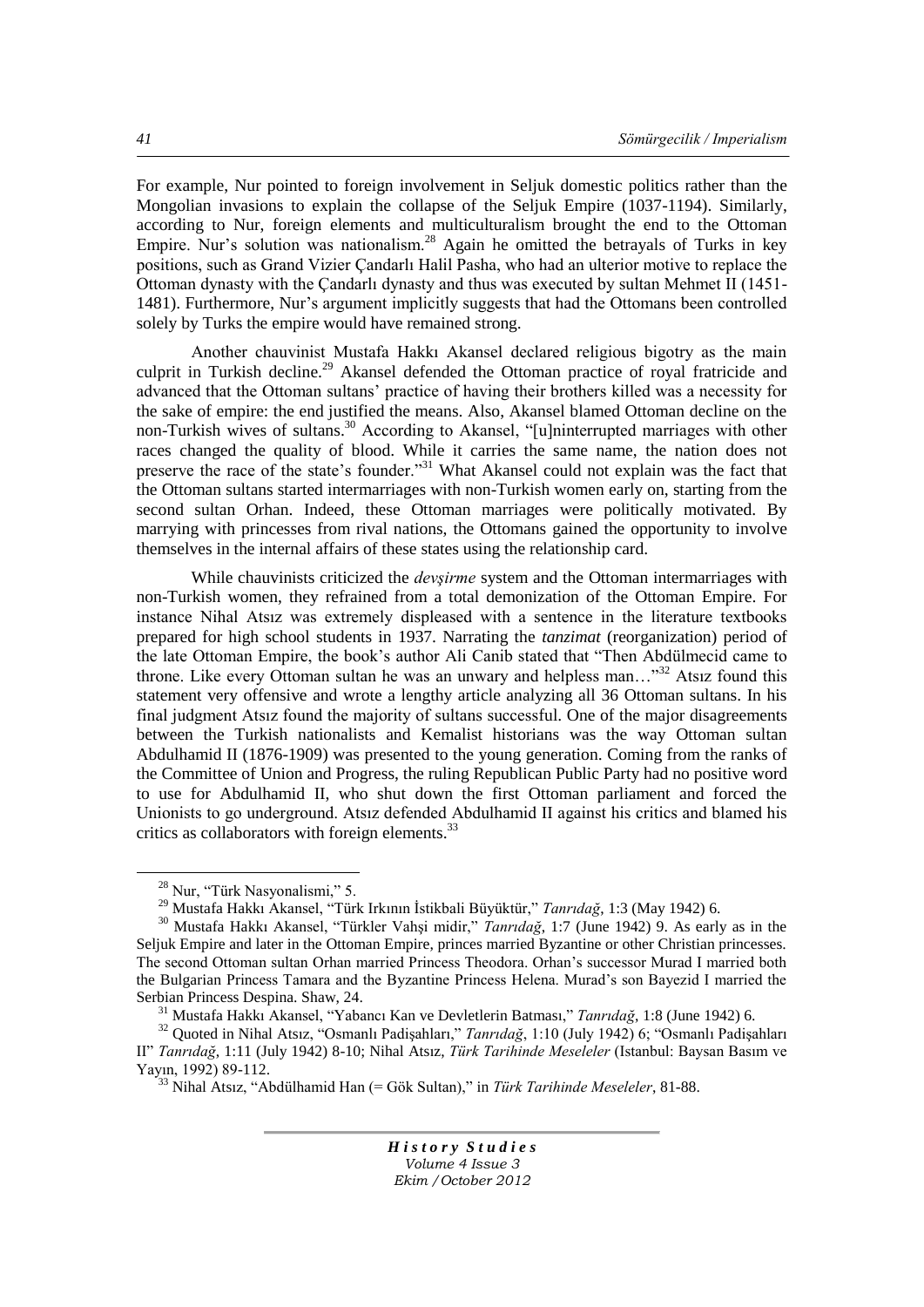During WWII, the Turkish state did its best to stay out of the war but Turkish racists explicitly supported Germany against the Soviet Union and expected Turkey to join the war on the side of Germany. Nihal Atsız and his brother Necdet Sançar (1910-1975) did their best to glorify war and pulled their examples from the Ottoman history.<sup>34</sup> Atsız as well as his fellow chauvinist compatriots, such as Nur, Akansel and Sançar were strong believers in natural selection. They believed that war was the best way to solve problems. For instance Sıtkı Tuncer recommended that Turkish nationalism should not be peaceful.<sup>35</sup> Despite several attempts and plots to involve Turkey in WWII, Turkey remained neutral. Moreover, toward the end of WWII pan-Turkish nationalists, who saw the war as a chance to save the Central Asian Turks from Soviet tutelage, were purged.<sup>36</sup> Once acquitted, nationalists declared May 3, 1944<sup>37</sup> as "Turkism Day" and used the trial to reach a larger audience. Annual commemoration of "Turkism Day" has helped them to recruit new generations with a story of victimization. Nationalists regarded May  $3<sup>rd</sup>$  as a milestone of Turkism from an idea to a movement as the demonstration was their first activism.<sup>38</sup>

In the article noted earlier, Tuncer also stated that despite Islam"s disapproval of nationalism, the combined force of Islam and nationalism during the Turkish war for independence (1919-1922) became successful. Then he suggested that because Turkish nationalism was an immature idea it needed a supportive idea on its side.<sup>39</sup> Although Tuncer explicitly said that he did not know what supportive idea would take the side of Turkish nationalism, his example implicitly pointed to Islam. Tuncer"s implicit suggestion was one of the early steps toward reconciliation between Islam and nationalism after the destructive illiberal secular practices of the last decade. His compatriots did not object to this reconciliation but objected to Tuncer's statement that Islam disapproves of nationalism.<sup>40</sup>

Compared to physicians Rıza Nur and Mustafa Hakkı Akansel, who mainly focused on scientific racism, historian Atsız was more familiar with history and culture. Pre-1945 nationalist literature heavily focused on identity formation. The imperial legacies of the Ottoman Empire as well as other pre-Islamic Turkic empires served as important resources in crafting Turkish national identity. While the state bureaucracy appealed to the Turkish History Thesis with its distorted facts, non-state actors used whatever they could gather from the arsenal of history. Atsız viewed Turkish history as a continuous line. He regarded the foundation of the Turkish republic as a continuation of the Ottomans.

According to our inaccurate dominant historical understanding, the Ottoman state collapsed and the Turkish republic was founded in its place. This is a wrong thought because there was not an Ottoman state to collapse. There was

 $\overline{a}$ 

<sup>34</sup> Necdet Sançar, "Türk, Ordu ve SavaĢ," *Tanrıdağ*, 1:3 (May 1942) 8-9.

<sup>35</sup> Sıtkı Tuncer, "Milliyetçiliğimiz Nasıl Olmalıdır?" *Tanrıdağ*, 1:10 (July 1942) 10.

<sup>36</sup> Balci, "The Rise and Fall of Nine Lights Ideology," 148.

 $37$  On May 3, 1944 after a day of trial some nationalists gathered for a demonstration in Ankara.

<sup>38</sup> Nejdet Sançar, "3 Mayıs"ın Manası" in *Türkçülük Üzerine Makaleler*, (Ankara: Töre-Devlet Yayınevi, 1976) 30-33.

<sup>&</sup>lt;sup>39</sup> Tuncer, "Milliyetçiliğimiz Nasıl Olmalıdır?".

<sup>40</sup> Nebil Buharalı, "Bir YanlıĢlığın Düzeltilmesi," *Tanrıdağ*, 1:12 (July 1942) 12.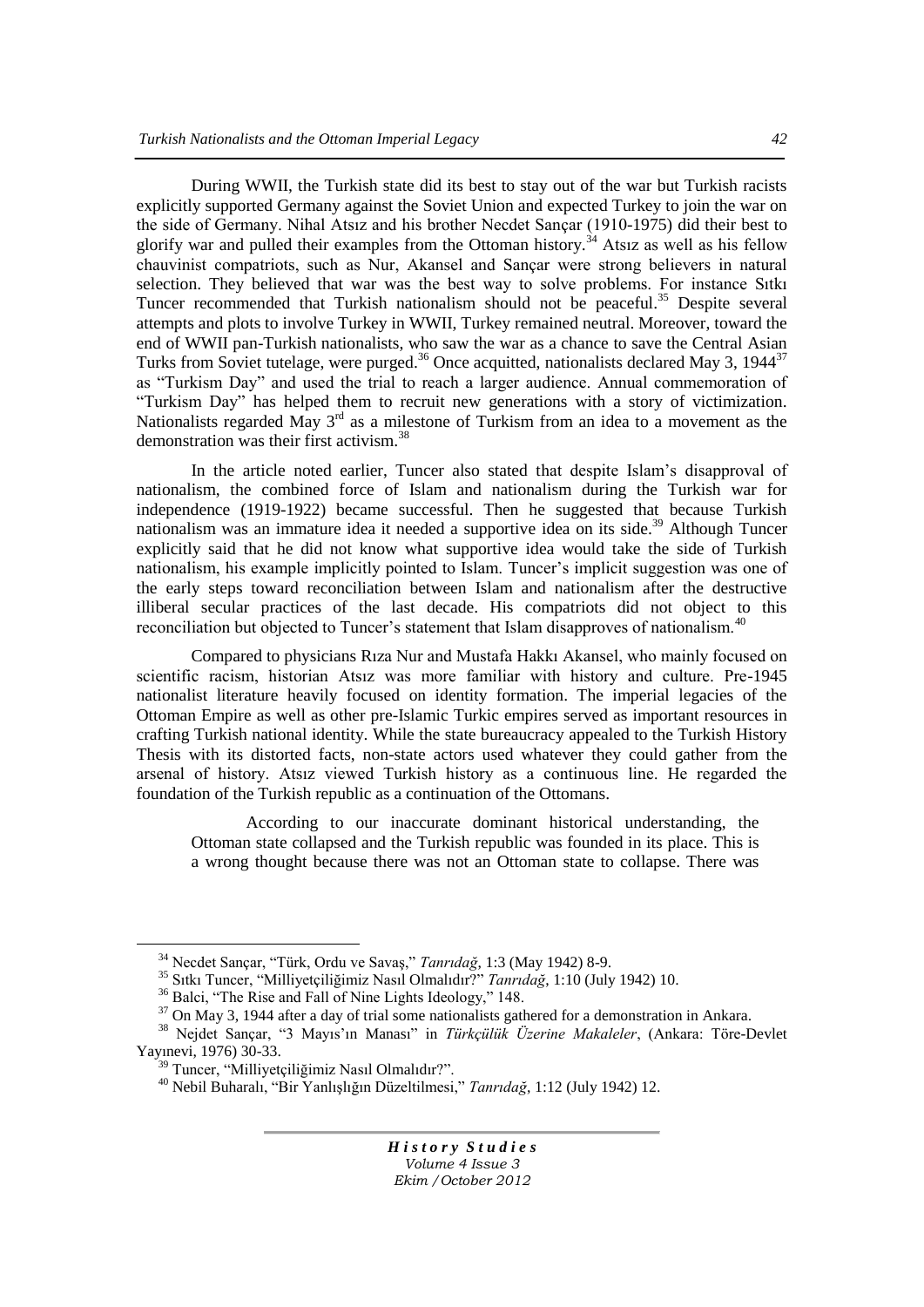only the Ottoman dynasty: that one tumbled. I mean the regime changed in the state. That is all...<sup>41</sup>

Furthermore, by referring to the Ottoman army as the Turkish army, Atsız, Sançar, Nur and Akansel as well as other nationalists did their best to complete the Turkification of the Ottoman Empire.<sup>42</sup>

## **The Ottoman Imperial Legacy and Islam in Cold War Nationalist Literature**

Cold War nationalist literature focused on a new threat, communism. Anticommunism became the rallying cry of Cold War nationalists constituting a different spectrum from secular chauvinists to pro-Islamic nationalists. A new nationalist periodical, *Kızılelma*, launched by Atsız in 1947, covered more contemporary issues. Perhaps the most visible change in the tone of chauvinistic writings was a gradual appearance of Islam in the periodical. As stated earlier, Mustafa Hakkı Akansel regarded religious bigotry as a significant factor in the decline of Turks in the past. In the early days of the Cold War, his articles in *Kızılelma* were published along with a *hadith* of Prophet Muhammad.<sup>43</sup> In the following issues more and more articles with religious content became visible in *Kızılelma*. For instance, the mufti of Beyoğlu authored an article series on the Quran in several issues.<sup>44</sup>

The reappearance of Islam in the nationalist literature was not a coincidence. As Turkey switched to a multi-party political system, Islam became a crucial subject for all political parties. President İsmet İnönü and the Republican Public Party entered the first free elections of modern Turkey in 1950 with conservative prime minister Semsettin Günaltay. Furthermore, Islam was a strong cultural construct against the rise of communism in the Cold War. How would this rapprochement of Islam affect the approach toward the Ottoman Empire and the Ottoman imperial legacy? Would the secular republic and chauvinists reconsider their treatment of the Ottoman Empire? Cold War nationalists reassessed their approach toward the Ottoman Empire. As state- controlled nationalism was unleashed to get optimum benefit in the ideological struggle against communism, Turkish nationalist periodicals mushroomed in the early Cold War period. While nationalist literature focused on its struggle against communism, fewer articles on the Ottoman Empire appeared in the nationalist periodicals. Nevertheless, nationalists did not refrain from defending the Ottoman legacy. In *Orkun* Nejdet Sançar stated that enmity toward the Ottomans was a natural outcome in the early years of the republic, but after twenty-five years the republic had solidified and it was no longer necessary or acceptable to attack the Ottoman Empire. Sançar warned that "sinking the Ottoman period, which was the shiniest period of the Turkish past" would only help communists.<sup>45</sup> As communism gained

<sup>45</sup> Çiftçioğlu Nejdet Sançar, "Osmanlı ve PadiĢah DüĢmanlığı," *Orkun*, 53 (October 5, 1951) 6-7.

*H i s t o r y S t u d i e s Volume 4 Issue 3 Ekim /October 2012*

<sup>41</sup> Nihal Atsız, "Türk Tarihine BakıĢımız Nasıl Olmalıdır?" *Çınaraltı*, 1 (August 9, 1941); *Türk Tarihinde Meseleler*, 11.

<sup>&</sup>lt;sup>42</sup> Nihal Atsız, "Varna Meydan Savası," *Cınaraltı*, 15 (November 15, 1941); *Türk Tarihinde Meseleler* (Istanbul: Baysan Basım ve Yayın, 1992) 73-80.

<sup>43</sup> Mustafa Hakkı Akansel, "Türk Milletinin Yükselmesine Ait DüĢünceler," *Kızılelma*, 11, (January 9, 1948) 6; Akansel, "Türk Milletinin Yükselmesine Ait DüĢünceler II," *Kızılelma*, 12, (January 16, 1948) 5 and 13.

<sup>44</sup> Ali O. Tatlısu, "Kurandan Hikmetler," *Kızılelma*, 13, (February 13, 1948) 5; Ali O. Tatlısu, "Kurandan Hikmetler," *Kızılelma*, 14, (February 27, 1948) 5 and 13.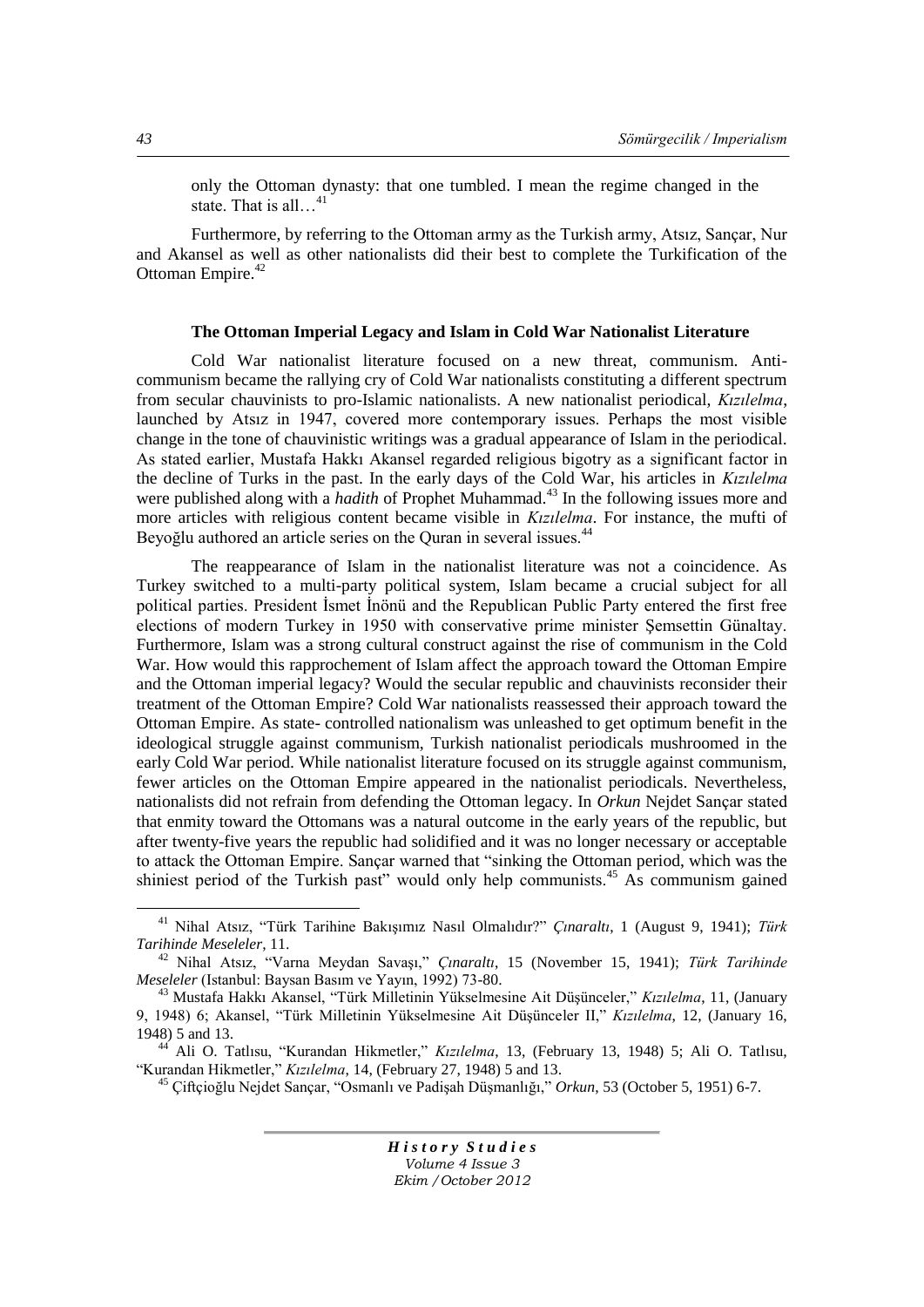ground in the early Cold War, attacks on the Ottoman Empire, especially chauvinist criticism of the Ottoman sultans" marriages with the non-Turkish women, were gradually abandoned. The Ottoman Empire became a symbol of Turkish nationalism and the Ottoman imperial legacy turned into an ideological tool of Cold War Turkish domestic politics. Nationalists viewed any criticism of the Ottoman Empire as an attack against Turkish nationalism. Similarly, the pre-war negative chauvinistic approach toward Islam dramatically changed. *Orkun* author Gözler explicitly stated his desire to merge religion with nationalism but he was not explicit to spell out which religion it was. In his article he did not use the term Islam even once.<sup>4</sup>

Temporary ideals in place of religion can never provide strength to a nation to survive…If an ideal has roots, strong on its spiritual side, and is embraced by the majority of the nation with love, then it can certainly serve as a bond. Religion is natural cement that binds ideals.<sup>4</sup>

If Islam was the cement, the Ottoman Empire was the proof that the cement worked well to realize Turkish ideals. Whether or not the Ottoman Empire had an ideal of Turkism was a question nationalists of different camps did not want to answer. By the 1950s, nationalists collectively regarded the Ottoman Empire as a great Turkish empire.

Published by the Turkish Hearths, the oldest Turkish nationalist periodical, *Türk Yurdu* had been the flagship of nationalist periodicals but it ceased publication in 1931 as the Turkish Hearths was shut down. While *Türk Yurdu* was resumed briefly in 1942, it was closed the next year. Once revived again in 1954 *Türk Yurdu* carried on its mission to disseminate nationalist thought. Although *Türk Yurdu* was not in publication in 1953, the 500<sup>th</sup> anniversary of the Ottoman conquest of Istanbul, it caught up a year later to commemorate the event. In its first issue historian Osman Turan wrote on the conquest of Istanbul and its historical significance.<sup>48</sup> Commemorative articles on the Ottoman conquest of Istanbul were not previously visible in *Türk Yurdu*. During the Cold War no nationalist periodical omitted important dates such as May 29, 1453.

Another visible change in the Cold War nationalist literature was the increasing number of articles written by career historians rather than activists. Three historians; Osman Turan, Zeki Velidi Togan, and İbrahim Kafesoğlu all studied the history of pre-Ottoman Turkey especially the Seljuk Empire and other Muslim Turkic states.<sup>49</sup> An increasing number of academic works on the history of the Seljuk Empire further solidified the place of Islam in

 $\overline{a}$ 

<sup>46</sup> Many Cold War nationalists refrained from using the term Islam explicitly in order to avoid persecution. Borrowed from fascist Italy, the Article 163 of the Turkish penal code penalized not only the personal or political appeal of religion for political gains but also the suggestion to do so. Nationalists were unofficially exempted from the condemnation of this law as far as their abuse of religion was to protect the state. Still they had to be careful in their abuse to avoid the wrath of an ambitious prosecutor.

<sup>&</sup>lt;sup>47</sup> Hamidoğlu H. Fethi Gözler, "İnsan ve Din," Orkun, 64 (December 21, 1951) 11.

<sup>&</sup>lt;sup>48</sup> Osman Turan, "İstanbul'un Fethi ve Tarih," *Türk Yurdu*, 1: 234 (July 1954) 30-35.

<sup>&</sup>lt;sup>49</sup> İbrahim Kafesoğlu, "Selçuklular" 353-416, *İslam Ansiklopedisi*, no. 104-105, V. 10 (Istanbul: MEB, 1980); A. Zeki Velidi Togan, *Kur'an ve Türkler "The Qur'an and the Turks"* (Istanbul: Kayı Yayınları, 1971); Osman Turan, "The Ideal of World Domination among the Medieval Turks," *Studia Islamica* 4, (1955): 77-90; Osman Turan, *Türk Cihan Hakimiyeti Mefkûresi Tarihi: Türk Dünya Nizamının Milli İslami ve İnsani Esasları* (Istanbul: Istanbul Matbaası, [1969] 2005).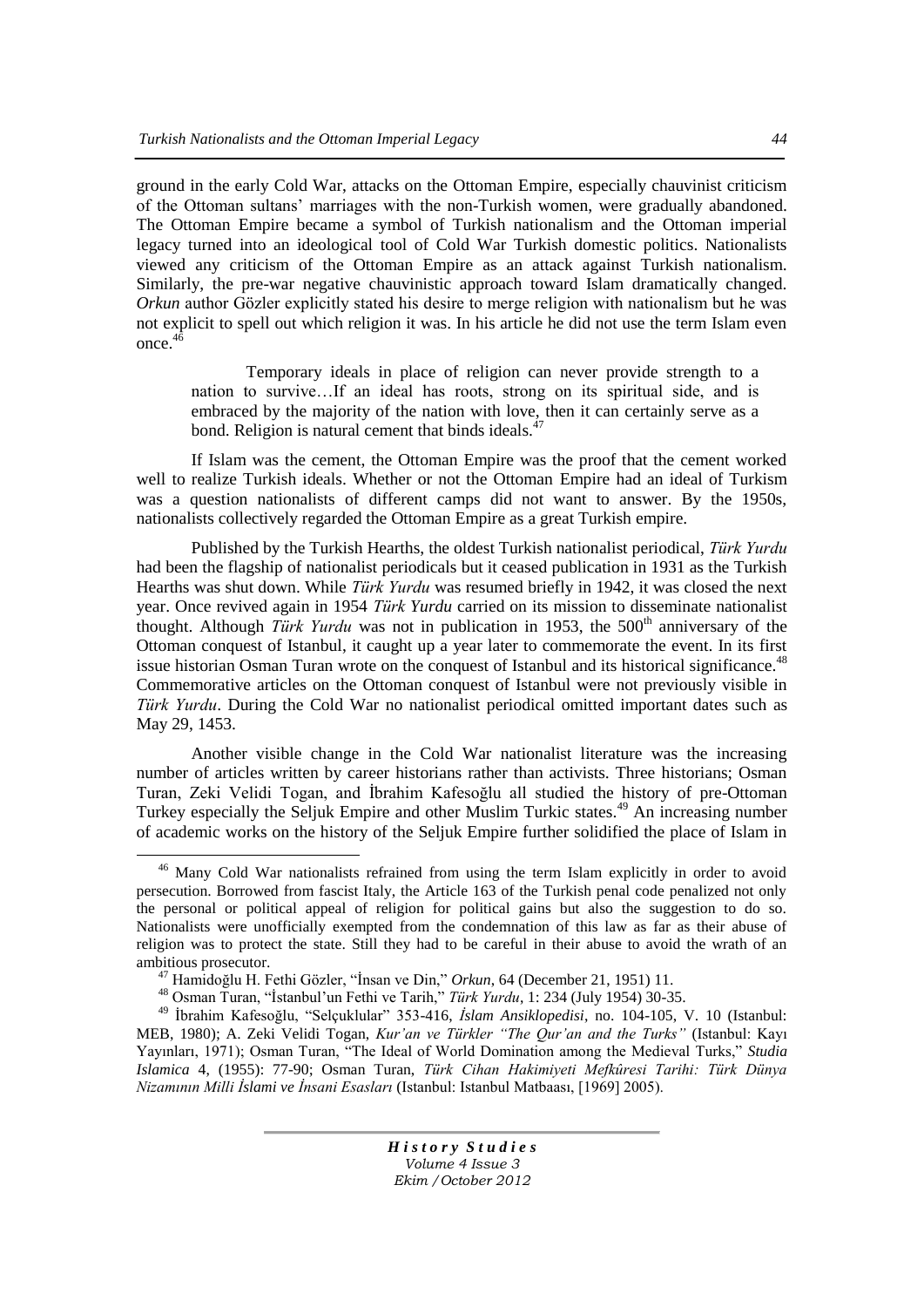Turkish culture and history. Historiography gradually shifted to present Turks and the Ottomans as the saviors of Islamic civilization as opposed to widely accepted Western claim that Turks had dealt the death blow to medieval Islamic civilization. Part of this accusation stemmed from the fact that up until the 1950s many historians, including Zeki Velidi Togan, regarded Turks and the Mongols in the Altaic part of the Ural-Altaic Language group as being closely related.<sup>50</sup> Hence Turks shared the blame for the Mongol invasions that brought Islamic civilization to its knees. A more recent study has challenged the widely accepted claim that the Mongols destroyed the famous Baghdad library and triggered the decline of medieval Islamic civilization.<sup>51</sup> Prominent historian Bernard Lewis shared the view that the Ottomans defended Islam from the Crusades and the Mongols.<sup>52</sup> The Cold War Turkish historical narrative evolved to dislodge the negative views about the Turks and the Ottomans.

The Ottoman imperial legacy served nationalists in the Cold War ideological struggle but the way nationalists narrated Ottoman history in the Cold War indicated that the Turkish socialists actually set the course of intellectual arguments and pulled nationalists into discussions. For example, a leftist branding of all nationalists as racist urged conservative nationalists to denounce racism. Turkish nationalists had to shake off the racist, chauvinist reputation they received because of explicitly racist nationalists like Nur, Akansel and Atsız, and Sançar. If a reconciliation of Islam and nationalism was to stop communism, racism had to be surgically removed from Turkish nationalist thought. A Sorbonne law school graduate and a prominent conservative nationalist Ali Fuad Başgil felt the necessity of this operation and authored an opinion piece in *Türk Yurdu*:

Nationalism is an ethical, peaceful and humanitarian inclination. However, racism is a violent, aggressive policy that aims to unite all people from the same race and the ones regarded from the same race under one flag and command. It is very natural and lawful for the people to love and help out the people of the same race they live among. Nevertheless, turning this love into a principled international political program would be one of the factors preventing world peace.<sup>53</sup>

While peace-seeking nationalists denounced violence, chauvinist nationalists led by Atsız regarded peace as dangerous.

One of the biggest dangers for a nation is to swallow and sleep with the opium of peace and friendship. A state that does not desire to expand is doomed to get smaller. A nation that does not attack is attacked.<sup>54</sup>

Published in 1944, these words could be seen as a reflection of war-time psychology but Atsız stayed on the same racist course until the end of his life and wrote many other

*H i s t o r y S t u d i e s Volume 4 Issue 3 Ekim /October 2012*

<sup>&</sup>lt;sup>50</sup> Zeki Velidi Togan, *Moğollar, Çingiz ve Türkler* (Istanbul: Arkadaş Matbaaası, 1941) 3. Togan's argument was later challenged by Ġbrahim Kafesoğlu, *Tahlil ve Tenkit: Türk Tarihinde Moğollar ve Cengiz Meselesi* (Istanbul: Osman Yalçın Matbaası, 1953) 109-110.

Metin Yılmaz, "Göreceli Tarih Anlayısına Bir Örnekleme: Bağdat Kütüphanesi Gerçekten Tahrip Edildi mi?" *EKEV Akademi Dergisi*, 8:18 (Winter 2004): 319-342.

<sup>&</sup>lt;sup>52</sup> Bernard Lewis, "Osmanlı İmparatorluğu ve İslamiyet" Translated by Sinasi Siber, *Türk Yurdu*, 11: 281 (February 1960) 5-7.

<sup>53</sup> Ali Fuad BaĢgil, "Millet Milliyet Milliyetçilik" *Türk Yurdu*, 271 (March 1959) 3-5.

<sup>54</sup> Nihal Atsız, "Ülkücüler Saldırıcıdır," *Orhun*, 14: 1 (February 1, 1944); Also in Hüseyin Nihal Atsız, *Türk Ülküsü*, (Istanbul: İrfan Yayımcılık, 2003) 73-80.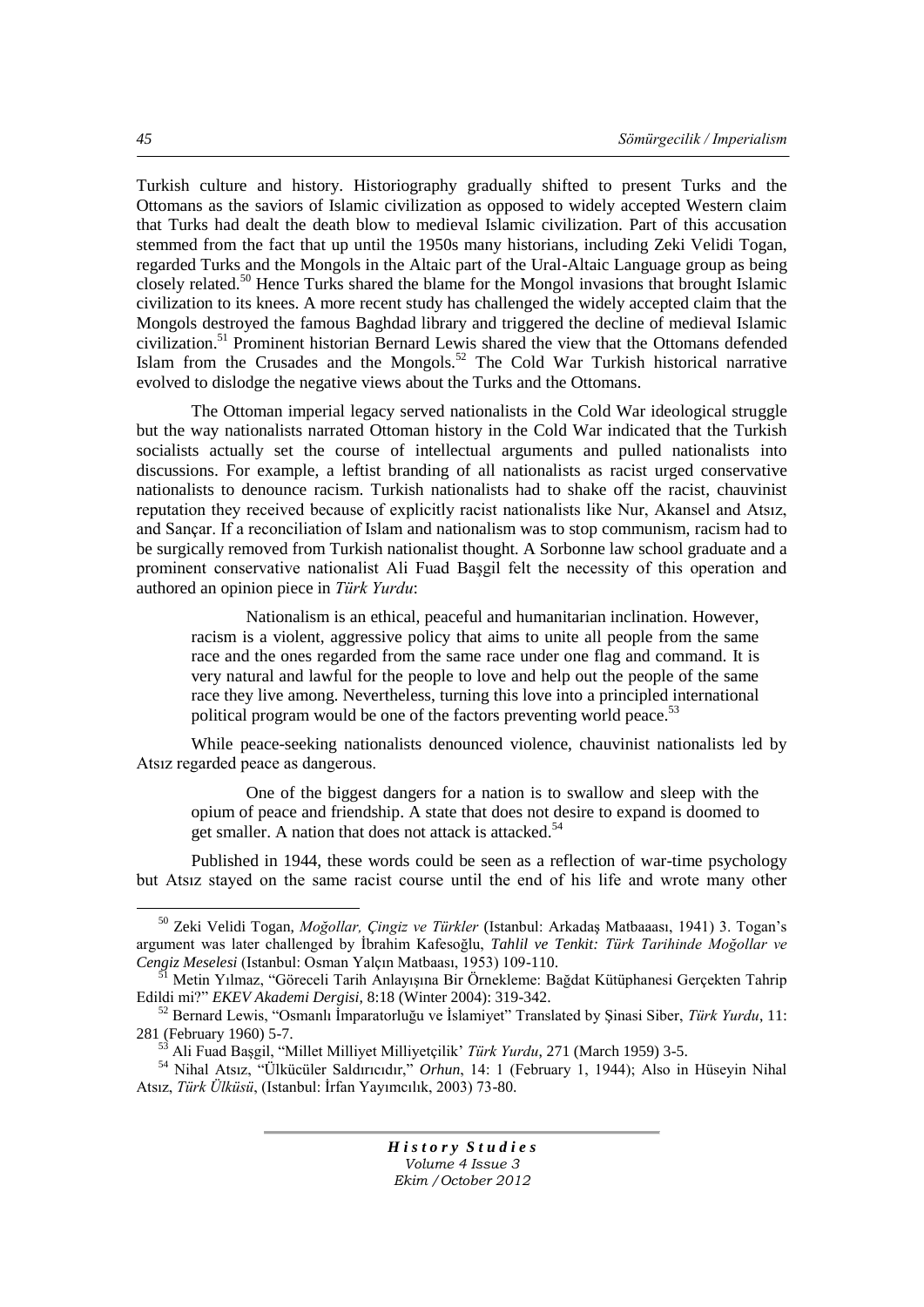articles arguing the same view.<sup>55</sup> None of his fellow nationalists could persuade him to abandon his antiquated chauvinism. Perhaps the most bothersome of all is the fact that in 1991 the Turkish Ministry of Education included Atsız"s racist literature on the list of recommended readings for teachers!<sup>56</sup>

Another challenge from the Turkish left was anti-imperialism. Socialist antiimperialism rhetoric remained strong throughout the twentieth century despite its silence toward Soviet imperialism. Under the heavy bombardment of anti-imperialist rhetoric, the term "empire" and "imperialism" gained a negative connotation and associated it with imperialist exploitation. This fact urged the Turkish nationalists to avoid using the term "empire" in reference to the Ottoman Empire and a large segment of Turkish historians used the Ottoman State as an alternative expression. Also a myth spread among Turkish conservatives about the Latin term *imperium* which literally means order, command or power.<sup>57</sup> The myth alleged that the origin of the term "empire" stems from exploitation, but none of the Latin-Turkish or Latin-English dictionaries I searched for this research gives "exploitation" as a meaning of *imperium*. In Cold War political discussions, Turkish socialists attached their interpretation to the meaning of the term *imperium*. Turkish nationalists and the conservative intelligentsia often refers to this interpretation-injected meaning of the term empire and argue that because the Ottomans never exploited the population they ruled, the Ottoman Empire was not an empire but a large state.<sup>58</sup> The methods of political and economic domination of overland empires like the Ottoman Empire were certainly different from the overseas empires of the eighteenth and the nineteenth centuries but dislodging the term empire from the Ottomans to dodge the socialist attack on empires in general never worked. Whether or not the Ottoman Empire economically or politically exploited the population it ruled is not a question that can be simply addressed with a yes or no answer. Nationalist activists can certainly give a quick answer but historians need to study the complex institutions, the land systems, and the economic structures as well as the meticulous tax systems of the empire before passing judgment.<sup>59</sup> Nationalists, conservatives as well as some historians avoided the term empire but not the imperial legacy the empire left behind. As the studies on the history of the Ottoman

 $\overline{a}$ 

<sup>55</sup> Balci, "The Rise and Fall of Nine Lights Ideology," 150.

<sup>56</sup> The first page of Atsız"s *Türk Ülküsü* and *Türk Tarihinde Meseleler* has the same note: "According to the August 13, 1991 dated decision of the Ministry of National Education, Directory of Educational Division and 660 numbered Assistant Textbook Branch Management, [the book] is found appropriate for recommendation to teachers." ; "Milli Eğitim Bakanlığı Eğitim Daire BaĢkanlığı"nın 13- 8-1991 tarih ve 660.Yar.Ders Kit. Şb.Md. sayılı yazılarıyla öğretmenler için tavsiyeleri uygun görülmüstür."

<sup>57</sup> "Imperium" *The Latin Dictionary*, [http://latindictionary.wikidot.com/noun:imperium,](http://latindictionary.wikidot.com/noun:imperium) retrieved on October 30, 2012.

<sup>&</sup>lt;sup>58</sup> For a recent example see, Yavuz Bahadıroğlu, " 'Osmanlı Devleti mi, 'Osmanlı İmparatorluğu' mu?" *Vakit*, (July 13, 2010) [http://www.timeturk.com/tr/makale/yavuz-bahadiroglu/osmanli-devleti-mi](http://www.timeturk.com/tr/makale/yavuz-bahadiroglu/osmanli-devleti-mi-osmanli-imparatorlugu-mu.html)[osmanli-imparatorlugu-mu.html](http://www.timeturk.com/tr/makale/yavuz-bahadiroglu/osmanli-devleti-mi-osmanli-imparatorlugu-mu.html) Retrieved on October 30, 2012.

 $59$  The most through study on the economic history of the Ottoman Empire was lead by Halil Inalcik. Halil Inalcık, *An Economic and Social History of the Ottoman Empire, Volume One: 1300-1600* (Cambridge: Cambridge University Press, 1994) and Halil Inalcık and Donald Quataert, *An Economic and Social History of the Ottoman Empire, Volume Two: 1600-1914.* Ed. (Cambridge: Cambridge University Press, 1994).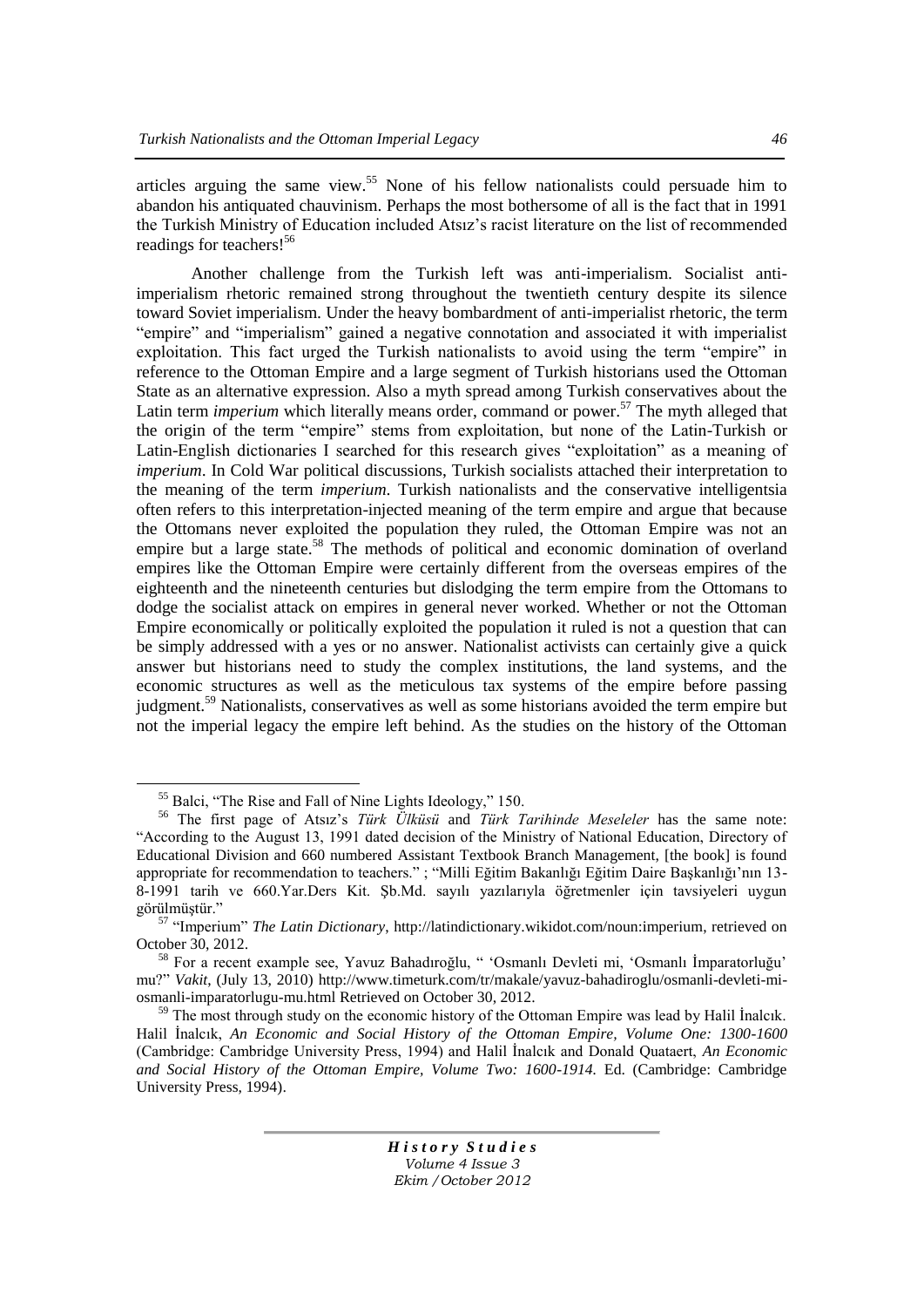Empire advanced, the term Ottoman Civilization emerged as a new reference to the Ottomans.<sup>60</sup>

Soon after Turkey experienced its first free elections in 1950, historian Z. Velidi Togan spearheaded the foundation of the Islamic Research Institute (IRI) and its publication *İslam Tetkikleri Dergisi* at Istanbul University in 1953. *İslam Tetkikleri Dergisi* started the first academic study of Islam and Islamic institutions in post-Ottoman Turkey. Pan-Turkist Togan used to be the president of the Bashkortostan Republic in Central Asia. He favored using the combined power of Islam and nationalism against communism. The Islamic Research Institute was to curb the rise of Turkish socialism, which gained momentum in the Cold War. Renowned historian and Togan"s colleague M. Fuad Köprülü served as the Turkish Foreign Minister from 1950 to 1955. While Köprülü"s political connections were helpful in the foundation of the IRI, his book *Origins of the Ottoman Empire* filled an important gap in the history of the empire. Köprülü's book was first published in French in 1935 and it was not available in Turkish until 1959.<sup>61</sup> Köprülü did not mind calling the Ottoman Empire an empire.<sup>62</sup> Once the number of academic works on Ottoman history increased,<sup>63</sup> activists left the ground to professionals but they never withdrew the distorted nationalist narrative to benefit from the Ottoman imperial legacy. In the nationalist narrative, the Ottoman Empire became a Turkish empire as the Ottomans became the Turks. The Kemalist Turkish History Thesis, which was expected to overshadow the Ottoman legacy, fell from favor in the post-Kemalist Turkey.

After the 1960 military coup Turkey embraced a new constitution in 1961. The foundation of the Institute of Turkish Culture Research (TKAE)<sup>64</sup> in 1961 and its periodical *Türk Kültürü* brought along more academic history research compared to the works of activist historians in earlier decades. The academic tone of *Türk Kültürü* made it one of the longlasting nationalist periodicals. The 1960s became the transitional years when nationalist activist left the ground of history writing to academically-trained scholar activists. *Türk Kültürü* served as a vessel to academically endorse the Ottoman Empire as a Turkish Empire.

In the Cold War ideological battle nationalists rushed to the defense of the Ottoman Empire and Islam. While Turkish socialists labeled the Turkish right with an ambiguous term *irtica*, backward or reactionary, they also implied that the right had a desire to bring back *sharia*. The left targeted not only Islam but also the Ottoman Empire, which practiced *sharia*. These political steps further brought nationalists closer to embrace Islam and the Ottoman Empire. Any criticism of the Ottoman Empire was viewed as a political assault. Nationalists had no desire to see the source of their pride hammered by anyone whether the critics were honest historians or left-leaning scholars. They viewed Islam and the Ottoman Empire as the same and defended the empire as if the criticism was against Islam. The religiously-observant

*H i s t o r y S t u d i e s Volume 4 Issue 3 Ekim /October 2012*

<sup>60</sup> Bernard Lewis, *Istanbul and the Civilization of the Ottoman Empire* (Norman: University of Oklahoma Press, 1963).

<sup>61</sup> M. Fuad Köprülü, *Origins of the Ottoman Empire,* Trans. and Edt. Gary Leiser, (New York: SUNY Press, 1992) xiii.

<sup>62</sup> Original French name of his book was *Origines de l'Empire Ottoman*.

 $^{63}$  Some of the leading works on the Ottoman Empire were published by İsmail Hakkı Uzunçarşılı, *Osmanlı Devletinin İlmiye Teşkilatı* (Ankara: Türk Tarih Kurumu, 1988 [1965]); *Osmanlı Devleti Saray Teşkilatı* (Ankara: Türk Tarih Kurumu, 1988 [1945]).

<sup>&</sup>lt;sup>64</sup> Türk Kültürünü Arastırma Enstitüsü.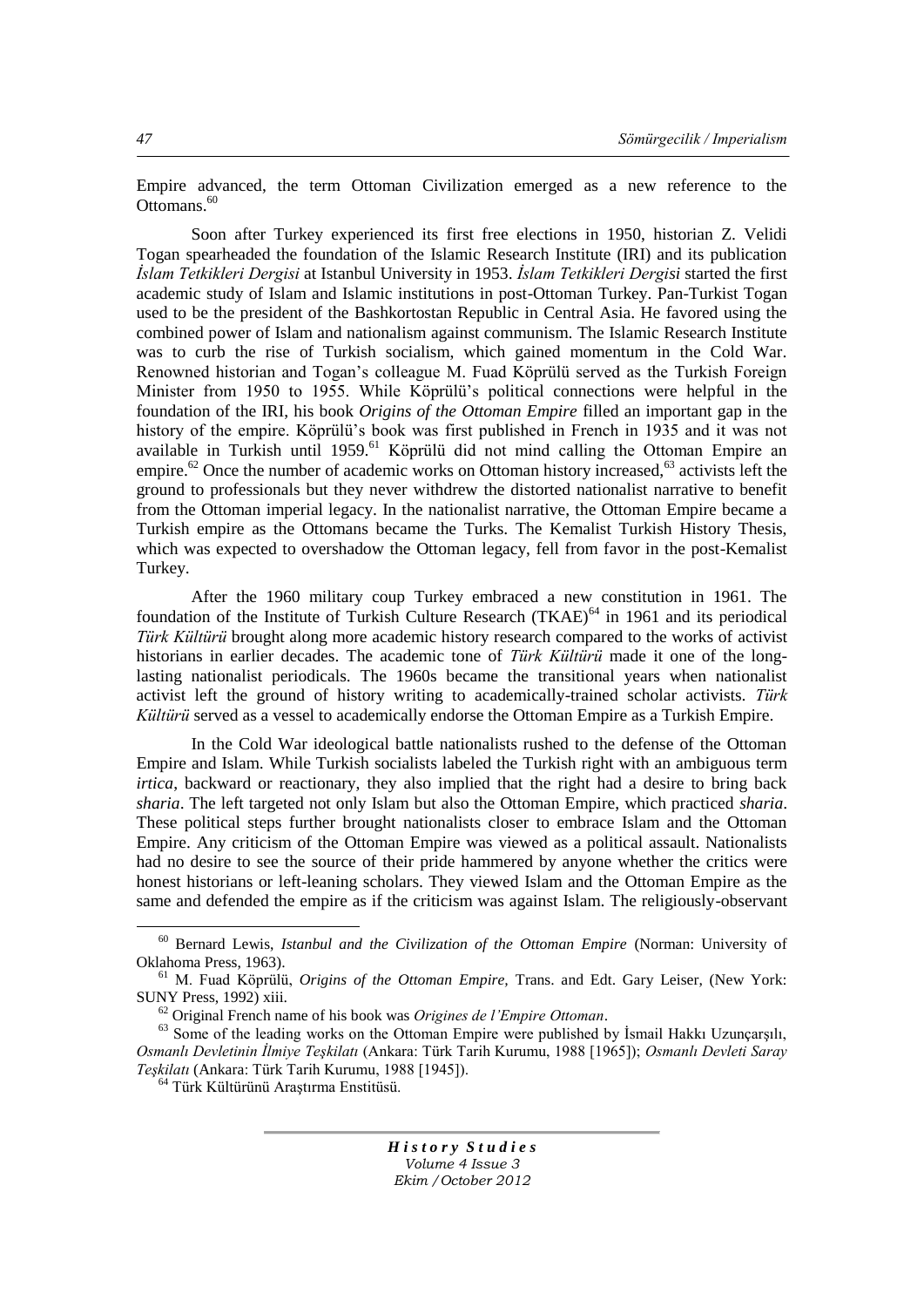Turkish-Muslim Ottoman image served as a role model for the nationalists. Criticism toward the Ottomans has largely seen as a criticism of this "perfect" image. One of the best book series by a scholar/activist depicting the perfect Ottoman image was written by Ahmet Akgündüz in the 1980s. The five-book series titled "Documents Speak Truths" addressed human rights in Islam, the Ottoman judicial system as well as the controversial issue whether or not the Ottoman sultans consumed alcohol.<sup>65</sup> Today Akgündüz and many other Turkish historians not only defend the legalized practice of fratricide by the Ottoman Empire and do their best to fit it into Islamic law. Anyone who disagrees with Akgündüz"s assessment are simply called "some Ottoman enemies."<sup>66</sup> This type of approach to scholarship made it harder for historians to study the Ottoman Empire objectively. From the legalized practice of fratricide to alcohol consumption by some Ottoman sultans, many controversial issues about the Ottoman Empire have become part of Cold War domestic political discussion rather than academic historical discussion.

In Cold War Turkey neither nationalists nor historians could write freely without consequences. In 1968 nationalist poet Necip Fazıl Kısakürek (1904-1983) authored a book on the last Ottoman Sultan Vahidettin (1918-1922) and his support for Mustafa Kemal Atatürk during the Turkish Independence War (1919-22). The book presented the last Ottoman sultan as a hero as opposed to the officially-sanctioned history that depicted him as a traitor.<sup>67</sup> After the publication of his book Kısakürek had to defend it in courts until the end of his life. Only death saved him from prison.

# **Conclusion**

 $\overline{a}$ 

Post-Ottoman Turkey set itself a clear ideological course: foundation of a secular nation-state. In its early years the young republic did its best not to rely on the Ottoman imperial legacy to boost up nationalism as it would have discredited the republic. Instead, the bureaucrats of the republic searched for an imperial legacy to use in the nation-building project in the distant past as far back as in ancient Mesopotamia. Prepared by the state-run Turkish Historical Society for domestic consumption and presented by the Ministry of Education, the Turkish History Thesis (THT) claimed that Turks created the oldest world civilizations. The first history congress of the official Turkish Historical Society ignored the Ottomans and focused on the pre-Ottoman and pre-Islamic Turkic states, but the 623 years of Ottoman history could no longer be ignored. The republican disdain for the Ottomans went so far that

<sup>&</sup>lt;sup>65</sup> Ahmet Akgündüz, *Belgeler Gerçekleri Konuşuyor (1)* (İzmir: Nil Yayınları, 1989); Ahmet Akgündüz, *Belgeler Gerçekleri Konuşuyor (2)* (İzmir: Nil Yayınları, 1990). Soon after it was published in 1989 the first book of the series was placed on the recommended book list of Turkish Ministry of Education.

<sup>&</sup>lt;sup>66</sup> "Kanunnamedeki metin, ileride yapılacak şer'î tahlillerden anlaşılacağı üzere, bazı Osmanlı düşmanlarının iddia ettiği gibi, şer'î hükümlere ve hukukun vüce düşturlarına aykırı değildir." Ahmet Akgündüz, "KardeĢ Katli Meselesi 1- KardeĢ Katli Meselesi ve Osmanlı Kanunnâmeleriyle Alâkalı Bazı İtirazlara Cevaplar," <http://www.osmanli.org.tr/en/dosyaara.php?bolum=2&id=98> Retrieved on October 31, 2012.

<sup>67</sup> Necip Fazıl Kısakürek, *Vatan Haini Değil Büyük Vatan Dostu Vahidüddin*, (Istanbul: Büyük Doğu Yayınları, 1976 [1968]).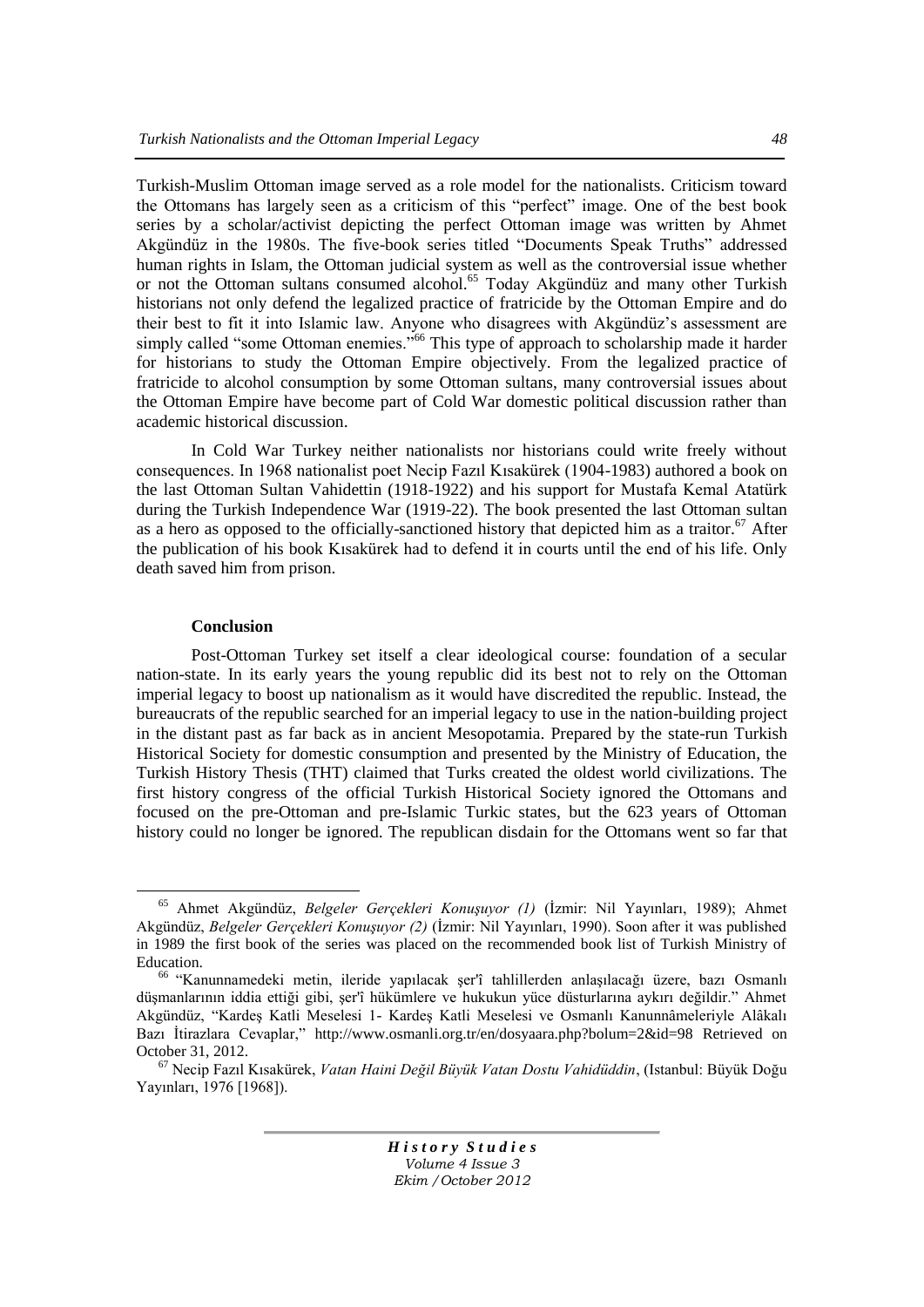many Ottoman structures were ruined and a portion of the Ottoman archives were sold to Bulgaria as junk paper.

While the Kemalist state approached the Ottoman Empire negatively to legitimize its existence, chauvinist nationalists outside the grip of the state joined the chorus and blamed the Ottoman decline on the non-Turkish ruling elite or the non-Turkish wives of sultans. Nevertheless, both sides gradually turned the Ottoman Empire into a Turkish empire and the Ottomans into Turks. One big issue was how to deal with the Islamic character of the Ottoman Empire: both the Kemalists state and the chauvinists followed the Orientalist course by blaming Islam for the decline of the Ottomans. However, looming Cold War conditions and the emergence of socialism forced both nationalists and the Kemalist state to reassess their judgment on Islam and the Ottoman Empire.

During the Cold War racist and anti-Islamic nationalists lost their prominence as pro-Islamic nationalists emerged and explicitly denounced racism. The Ottoman imperial legacy matched with its Islamic legacy and the two became inseparable entities in nationalist literature. Defending the Ottomans was akin to defending Islam and vice versa. Likewise, any criticism of the Ottoman Empire was seen as an attack on Islam. For pro-Islamic nationalists the Ottoman Empire symbolized not only Turkish strength but also the Islamic past, for which neither Kemalists nor socialists had a taste. Turning the Ottoman imperial legacy into a domestic political tool silenced historians and prevented the objective academic study of the Ottoman Empire for years. Only after the dust of the Cold War settled and more documents in the Ottoman archives became available to historians, did academic studies of the Ottoman Empire expand and history started to be written by historians rather than bureaucrats or activists.

# **REFERENCES**

AKANSEL, Mustafa Hakkı, "Türk Irkının Ġstikbali Büyüktür" *Tanrıdağ*, 1:3, May 1942: 4-7.

- AKANSEL, Mustafa Hakkı. "Türkler VahĢi midir" *Tanrıdağ*, 1:7, June 1942: 9-10.
- AKANSEL, Mustafa Hakkı. "Yabancı Kan ve Devletlerin Batması," *Tanrıdağ*, 1:8, June 1942: 5-7.
- AKANSEL, Mustafa Hakkı. "Türk Milletinin Yükselmesine Ait DüĢünceler" *Kızılelma*, 11, January 9, 1948: 6.
- AKANSEL, Mustafa Hakkı. "Türk Milletinin Yükselmesine Ait DüĢünceler II" *Kızılelma*, 12, January 16, 1948: 5 and 13.
- AKGÜNDÜZ, Ahmet. *Belgeler Gerçekleri Konuşuyor (1)*. Ġzmir: Nil Yayınları, 1989.
- AKGÜNDÜZ, Ahmet. *Belgeler Gerçekleri Konuşuyor (2)*. İzmir: Nil Yayınları, 1990.
- AKGÜNDÜZ, Ahmet. "KardeĢ Katli Meselesi 1- KardeĢ Katli Meselesi ve Osmanlı Kanunnâmeleriyle Alâkalı Bazı İtirazlara Cevaplar," <http://www.osmanli.org.tr/en/dosyaara.php?bolum=2&id=98> Retrieved on October 31, 2012.
- ATSIZ, Nihal. "Türk Tarihine BakıĢımız Nasıl Olmalıdır?" *Çınaraltı*, 1, August 9, 1941.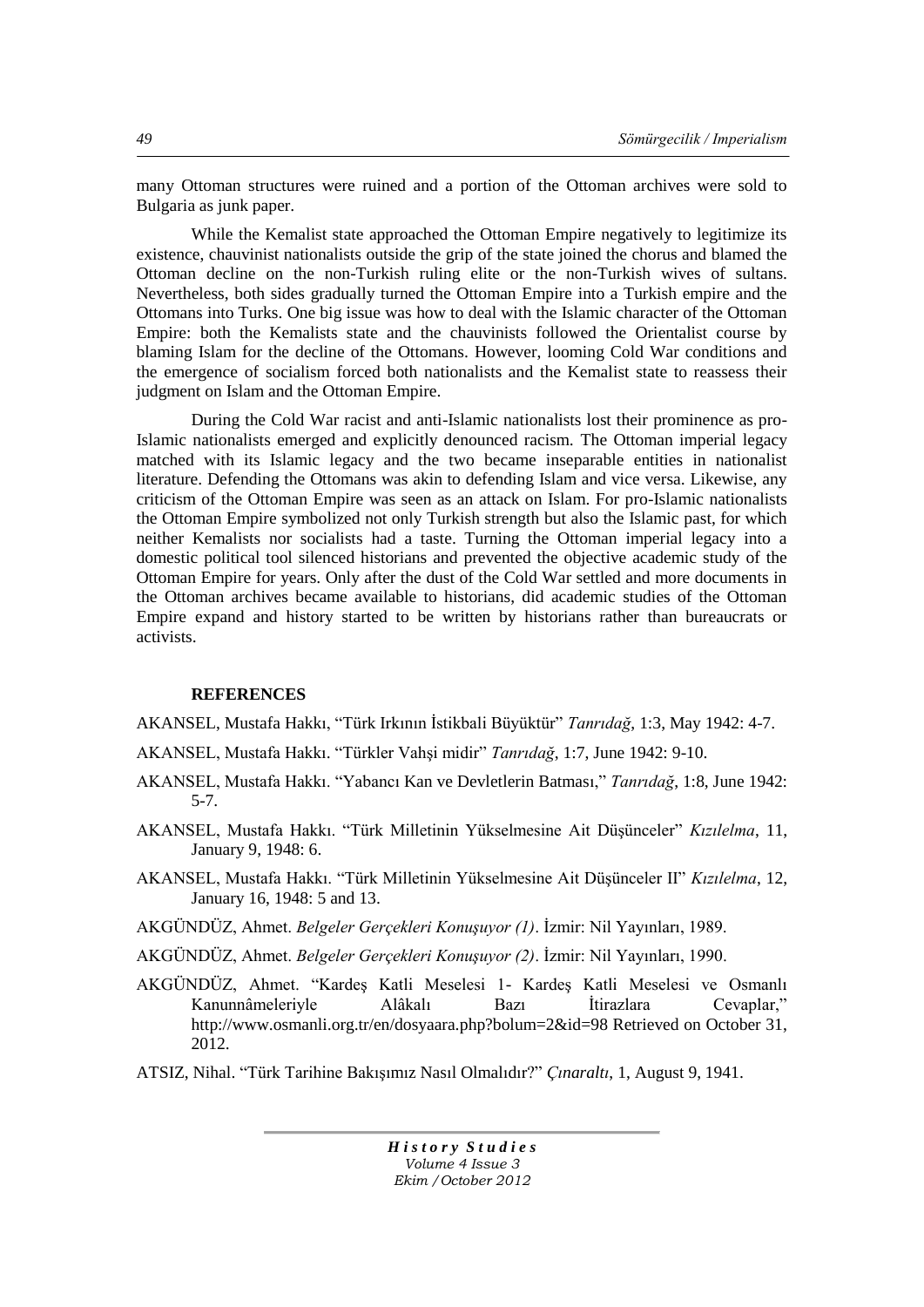- ATSIZ, Nihal. "Türk Tarihine BakıĢımız Nasıl Olmalıdır?" in Nihal Atsız. Edt. *Türk Tarihinde Meseleler*. Istanbul: Baysan Basım ve Yayın, 1992: 11.
- ATSIZ, Nihal. "Varna Meydan Savası" *Cınaraltı*, 15, November 15, 1941.
- ATSIZ, Nihal. "Varna Meydan SavaĢı" Nihal Atsız. Edt. *Türk Tarihinde Meseleler*. Istanbul: Baysan Basım ve Yayın, 1992:73-80.
- ATSIZ, Nihal."Osmanlı PadiĢahları" *Tanrıdağ*, 1:10, July 1942: 6-7.
- ATSIZ, Nihal. "Ülkücüler Saldırıcıdır" *Orhun*, 14: 1, February 1, 1944.
- ATSIZ, Hüseyin Nihal. "Ülkücüler Saldırıcıdır" *Türk Ülküsü*. Nihal Atsız. Edt. Istanbul: İrfan Yayımcılık, 2003: 73-80.
- ATSIZ, Nihal. "Osmanlı PadiĢahları II" *Tanrıdağ*, 1:11, July 1942: 8-10.
- ATSIZ, Nihal. *Türk Tarihinde Meseleler*. Istanbul: Baysan Basım ve Yayın, 1992.
- ATSIZ, Nihal. "Abdülhamid Han (= Gök Sultan)" in Nihal Atsız. Edt. *Türk Tarihinde Meseleler*. Istanbul: Baysan Basım ve Yayın, 1992:81-88.
- BAHADIROĞLU, Yavuz, " 'Osmanlı Devleti mi, 'Osmanlı İmparatorluğu' mu?" *Vakit*, July 13, 2010: [http://www.timeturk.com/tr/makale/yavuz-bahadiroglu/osmanli-devleti-mi](http://www.timeturk.com/tr/makale/yavuz-bahadiroglu/osmanli-devleti-mi-osmanli-imparatorlugu-mu.html)[osmanli-imparatorlugu-mu.html](http://www.timeturk.com/tr/makale/yavuz-bahadiroglu/osmanli-devleti-mi-osmanli-imparatorlugu-mu.html) Retrieved on October 30, 2012.
- BALCI, Tamer. "From Nationalization of Islam [to Privatization of Nationalism: Islam and](http://www.historystudies.net/DergiTamDetay.aspx?ID=10&Detay=Ozet)  [Turkish National Identity,"](http://www.historystudies.net/DergiTamDetay.aspx?ID=10&Detay=Ozet) *History Studies* 1:1 (2009) 82-107.
- BALCI, Tamer. "The Rise and Fall of Nine Lights Ideology," *Politics, Religion & Ideology*, 12: 2 (June 2011): 145-160.
- BAŞGİL, Ali Fuad. "Millet Milliyet Milliyetçilik" *Türk Yurdu*, 271, March 1959: 3-5.
- BUHARALI, Nebil. "Bir YanlıĢlığın Düzeltilmesi," *Tanrıdağ*, 1:12, July 1942: 12.
- COPEAUX, Etienne. *Tarih Ders Kitaplarında Türk Tarih Tezinden Türk-İslam Sentezine 1931-1993*. Translated from French by Ali Berktay. Istanbul: Tarih Vakfı Yurt Yayınları, 2000.
- D., "Muhaç Meydan Muharebesi"nin 400"üncü Yıldönümü," *Türk Yurdu*, 4:23, November 1926: 422-431.
- DANĠġMEND, Ġsmail Hâmi. *Osmanlı Devlet Erkânı*. Istanbul: Türkiye Yayınevi, 1971.
- ERSANLI, BüĢra Behar, *İktidar ve Tarih: Türkiye'de "Resmi Tarih" Tezinin Oluşumu (1929- 1937)*. Istanbul: Afa Yayıncılık, 1992.
- GALİB, Resit. "Türk Irk ve Medeniyet Tarihine Umumi bir Bakıs" in *Birinci Türk Tarih Kongresi: Konferanslar Müzakere Zabıtları.* Ankara: T.C. Maarif Vekaleti, 1932: 99- 193.
- GÖZLER, Hamidoğlu H. Fethi, "Ġnsan ve Din," *Orkun*, 64, December 21, 1951: 11.
- GÜNALTAY, ġemsettin. "Ġslam Medeniyetinde Türklerin Mevkii" in *Birinci Türk Tarih Kongresi: Konferanslar Müzakere Zabıtları.* Ankara: T.C. Maarif Vekaleti, 1932: 289- 307.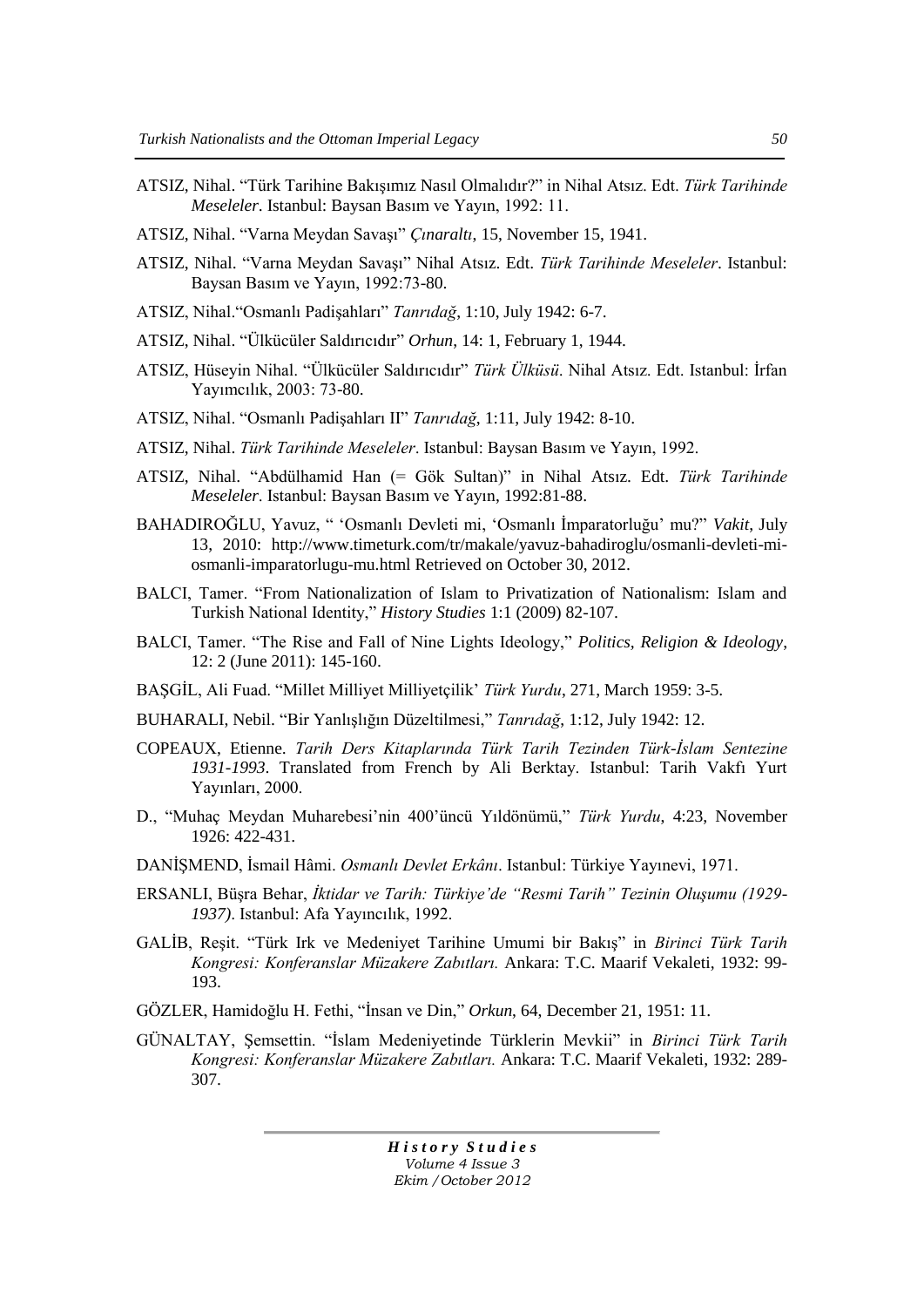- GÜNALTAY, Semsettin. "İslam Dünyasının İnhitatı Sebebi Selçuk İstilası mıdır?" in *İkinci Türk Tarih Kongresi*: *Kongrenin Çalışmaları, Kongreye Sunulan Tebliğler,* Ġstanbul 20-25 Eylül 1937. Istanbul: Kenan Matbaası, 1943: 350-366.
- HOBSBAWM, Eric J. Hobsbawm. *Nations and Nationalism since 1780: Programme, Myth, Reality*. Cambridge: Cambridge University Press.
- İkinci Türk Tarih Kongresi: Kongrenin Çalışmaları, Kongreye Sunulan Tebliğler, İstanbul 20-25 Eylül 1937. Istanbul: Kenan Matbaası, 1943.
- "Imperium" *The Latin Dictionary*. [http://latindictionary.wikidot.com/noun:imperium,](http://latindictionary.wikidot.com/noun:imperium) Retrieved on October 30, 2012.
- INALCIK, Halil. *An Economic and Social History of the Ottoman Empire, Volume One: 1300-1600*. Cambridge: Cambridge University Press, 1994.
- İNALCIK, Halil and Donald QUATAERT. An Economic and Social History of the Ottoman *Empire, Volume Two: 1600-1914.* Edt. Cambridge: Cambridge University Press, 1994.
- İNÖNÜ, İsmet. "İnkılap Kürsüsünde İsmet Paşa'nın Dersi" in Atatürk Devri Fikir Hayatı I. Edt. Mehmet Kaplan, İnci Enginün, Zeynep Kerman, Necat Birinci, Abdullah Uçman, Ankara: Kültür Bakanlığı, 1992: 264-274.
- İZMİRLİ, İsmail Hakkı. "Peygamber ve Türkler" in *İkinci Türk Tarih Kongresi: Kongrenin Çalışmaları, Kongreye Sunulan Tebliğler,* Ġstanbul 20-25 Eylül 1937. Istanbul: Kenan Matbaası, 1943: 1013-1044.
- İZMİRLİ, İsmail Hakkı. "Şark kaynaklarına Göre Müslümanlıktan Evvel Türk Kültürünün Arap Yarımadasındaki Ġzleri" in *İkinci Türk Tarih Kongresi*: *Kongrenin Çalışmaları, Kongreye Sunulan Tebliğler,* Ġstanbul 20-25 Eylül 1937. Istanbul: Kenan Matbaası, 1943: 280-289.
- KAFESOĞLU, İbrahim. "Selçuklular",in *İslam Ansiklopedisi*, no. 104-105, V. 10. Istanbul: MEB, 1980: 353-416
- KAFESOĞLU, Ġbrahim. *Tahlil ve Tenkit: Türk Tarihinde Moğollar ve Cengiz Meselesi*. Istanbul: Osman Yalçın Matbaası, 1953.
- KISAKÜREK, Necip Fazıl. *Vatan Haini Değil Büyük Vatan Dostu Vahidüddin*. Istanbul: Büyük Doğu Yayınları, 1976 [1968].
- KÖPRÜLÜ, M. Fuad. *Origins of the Ottoman Empire*. Trans. and Edt. Gary Leiser. New York: SUNY Press, 1992.
- LEWIS, Bernard. "Osmanlı İmparatorluğu ve İslamiyet" Translated by Şinasi Siber, *Türk Yurdu*, 11: 281, February 1960: 5-7.
- LEWIS, Bernard Lewis. *Istanbul and the Civilization of the Ottoman Empire*. Norman: University of Oklahoma Press, 1963.
- "List of Ottoman Grand Viziers" http://en.wikipedia.org/wiki/List of Ottoman Grand Viziers, Retrieved on October 16, 2012.